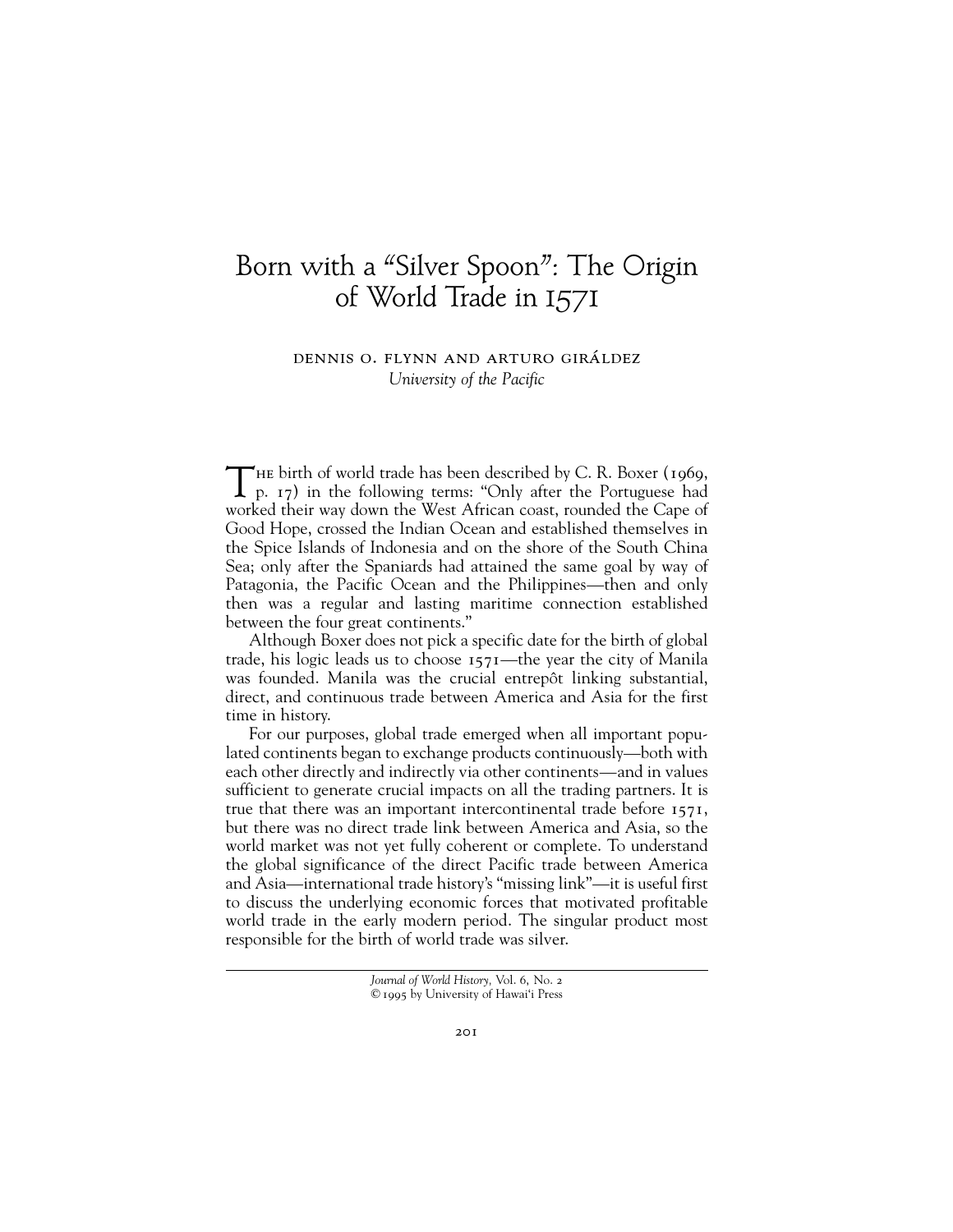### The Role of Silver in Creating a World Market

More than the market for any other commodity, the silver market explains the emergence of world trade. China was the dominant buyer of silver. On the supply side, Spanish America (Mexico and Peru) erupted with unprecedented production of the white metal. Conservative official estimates indicate that Latin America alone produced about 150,000 tons of silver between 1500 and 1800 (Barrett 1990, p. 237), perhaps exceeding 80% of the entire world production over that time span (Cross 1983, p. 397). Despite America's dominance in silver production over three centuries, Japan may have been the primary exporter of silver to China in the late sixteenth and early seventeenth centuries, shipping perhaps 200 tons per year at times. Japanese silver exports, however, fell off dramatically in the second half of the seventeenth century (Innes 1980, chap. 6).' "The amount of Japanese silver poured into foreign trade in the heyday of Japan's overseas trade, 1615 to 1625, through Japanese, Chinese, Dutch, Portuguese and other ships, reached tremendous value, roughly estimated at 130,000- 160,000 kilograms—equal to 30% or 40% of the total world silver production outside Japan. This explains why European and Asian merchants were so enthusiastic about developing trade with Japan" (Iwao 1976, p. 10). The central point is that all the great silver mines in both hemispheres sold ultimately to China.

We intentionally emphasize the role of China—and its tributary system (Hamashita 1988)—in the silver trade because the scholarly literature in general has neglected this pivotal country, certainly in terms of recognizing China as a prime causal actor. The literature on New World treasure is huge and multifaceted—sometimes focusing on sixteenth-century price inflation (the price revolution),<sup>2</sup> and/or the rise and fall of Spain,<sup>3</sup> and/or the transition from feudalism to capitalism,4 and many other issues—but it is unified in one central respect: it focuses virtually exclusively on Europe as the fulcrum. Europe is considered the epicenter of early modern commercial activity. The sixteenth-century price revolution, for example, is mostly thought of

<sup>&</sup>lt;sup>1</sup> According to the calculations made by Barrett (1990, p. 225), Japan may have produced about 30% of the world's silver in the sixteenth century and around 16% in the seventeenth century.

<sup>&</sup>lt;sup>2</sup> For an overview of the main theoretical arguments of the price revolution literature, see Outhwaite 1969; Ramsey 1971; Flynn 1977, chap. 2; Flynn 1984a and 1984b.

<sup>3</sup> See Hamilton 1937; Elliott 1961; Kamen 1964; Gordon 1975; Kamen 1978; Israel 1981; Kamen 1981; Flynn 1982.

<sup>4</sup> Hamilton 1929; Keynes 1930, vol. 2; Neff 1936; Hamilton 1952; Felix 1956; Nadal 1959; Wallerstein 1974 and 1976; Brenner 1977; Hunt 1978; Flynn 1984.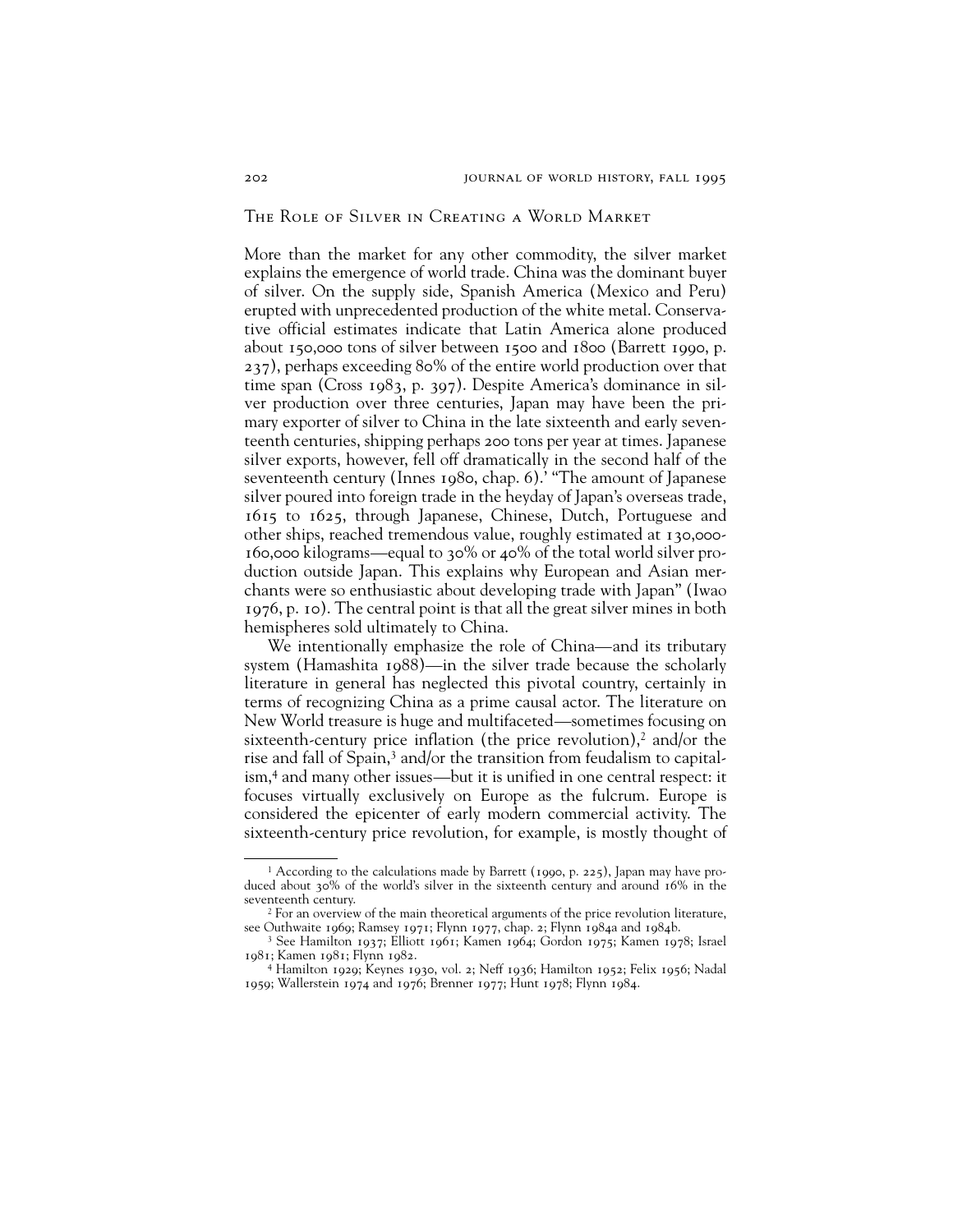in terms of European price inflation, when in reality it was a global phenomenon.5 In a remarkably clear summary of China's participation in the global price revolution, Geiss (1979, p. 144) provides an exception to the normal Eurocentric focus: "In the late sixteenth century, however, when silver from Mexico and Japan entered the Ming empire in great quantity, the value of silver began to decline and inflation set in, for as the metal became more abundant its buying power diminished. This inflationary trend affected the values of all commodities; everything had been valued in silver and silver lost its value. Ramifications of this change touched the lives of almost everyone in the empire."

Europe's Dutch and English East India Companies are often viewed as prototypes of modern multinational corporations. The scholarly literature recognizes that huge quantities of silver flowed to Asia, but this phenomenon is considered a reflection of Europe's balance-of-trade deficit with east Asia; Europeans developed a far greater taste for Asian finery than the other way around, according to conventional wisdom, so treasure had to flow from west to east to pay for Europe's trade deficit. In short, all the key issues are normally framed in terms of European perspectives.

Acceptance of a global perspective instead of the predominant Eurocentric view outlined above yields a startlingly different view. It becomes clear that Europeans did indeed play an important role in the birth of world trade, but their role was as middlemen in the vast silver trade; they were prime movers on neither the supply side (except Spain in America) nor the demand side of the worldwide silver market. Europeans were intermediaries in the trade between the New World and China. Massive amounts of silver traversed the Atlantic. After it had reached European soil, the Portuguese in the sixteenth century and Dutch in the seventeenth century became dominant distributors of silver by a multitude of routes into Asia. Attman conservatively estimates that 150 tons of silver passed through Europe into Asia on an annual basis. "The country which reigned supreme in arranging solutions for the deficit problems in world trade was Holland, acting mainly on her own behalf in the Baltic area, the Levant and Asia, but also acting for other nations. . . . Even when other countries needed precious metals Holland acted in many cases as a clearing centre and in the final stage as an exporter of precious metals. . . . But the bulk of the precious metals required for the Asian trade came from

<sup>5</sup> For price inflarion in China, see Cartier 1981 and Wilkinson 1980; for Japan, see Innes 1980; for Turkey, see Sahillioglu 1983; and for Russia, see Blum 1956.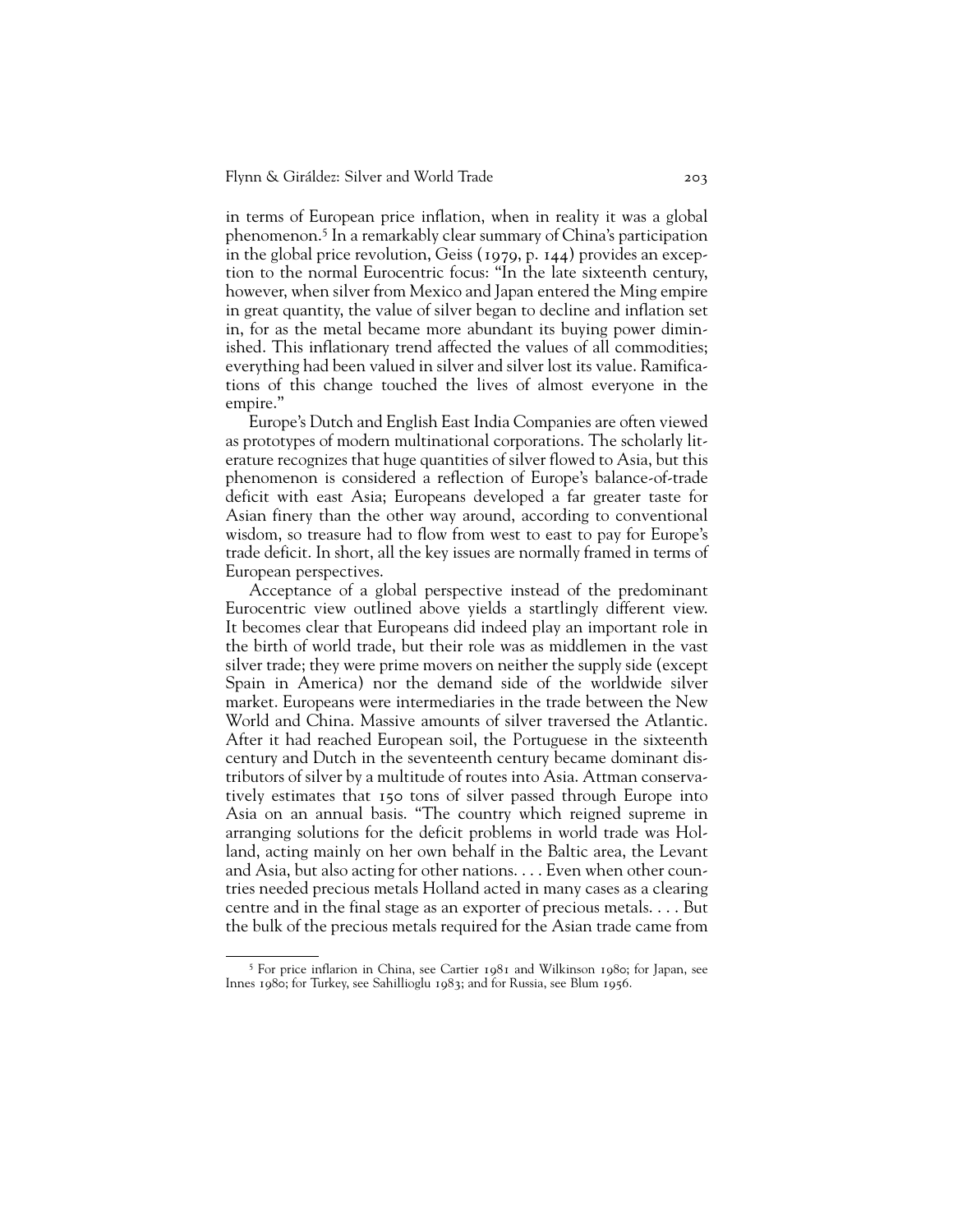Europe around the Cape" (Attman 1986, p. 6). It is worthwhile to reflect momentarily on Attman's estimate of 150 tons of silver exported each year from Europe to Asia. Attman emphasizes that his estimates include only specie shipments (i.e., bullion is excluded from consideration) and that he has studied only port records (i.e., overland trade is excluded). If Attman had included bullion shipments through ports, as well as specie and bullion shipments over land routes, his estimate of west-to-east silver flows would have been far greater. He warned readers of the conservative and partial nature of his estimates, but scholars rarely acknowledge this when citing his figures.

The Pacific leg of the China trade has not received the attention it deserves. Writing of the period 1571-1620, TePaske says that an enormous quantity of silver passed over the Pacific, especially out of Acapulco and through Manila on its way to China. "Mexican silver also flowed out to the islands in large sums, far exceeding the 50o,ooo-peso limitation. In fact at the opening of the seventeenth century the drain of pesos from Mexico to the Orient through the Philippines was estimated at 5 million pesos [128 tons] annually, with a reported 12 million pesos [307 tons] being smuggled out in 1597" (TePaske 1981, p. 436). These are shocking figures because this alleged average of 5 million pesos (128 tons per year) over the Pacific, at the turn of the century, is only 15% less than the 150 tons minimum that Attman says Europe shipped to Asia on an annual basis. Moreover, the 12 million pesos (307 tons) in 1597 is more than double Attman's estimate of the entire European leg of the journey of silver to China. These may seem like fantastic figures to some, but Barrett (1990, p. 236) has pointed out a glaring discrepancy between Spanish American production figures and estimated exports to Europe: production seems to have exceeded exports to Europe by 5.5 million pesos (135 tons) per year. Barrett reasons that this 5.5 million pesos must have either remained in America or been exported through the Philippines.<sup>6</sup> It will become clear shortly that exportation of such a vast amount of silver through Manila makes sense in global terms, while its retention in the New World does not.

How has the Philippines trade been perceived by Asian scholars? Using the Blair and Robertson collection of primary sources, Chuan (1969, p. 79) estimates that at least 50 tons of silver (2 million pesos)

 $6$  Cross 1983, p. 420, talks of a vast smuggling trade in the sixteenth century: "Quantities of silver left the New World through the ports of Buenos Aires and Sacramento and through the Manila Galleons. At the peak of these activities, perhaps as much as 6 million pesos per year (159,000 kg), or half the output of Peru, was diverted to these channels from the Seville trade."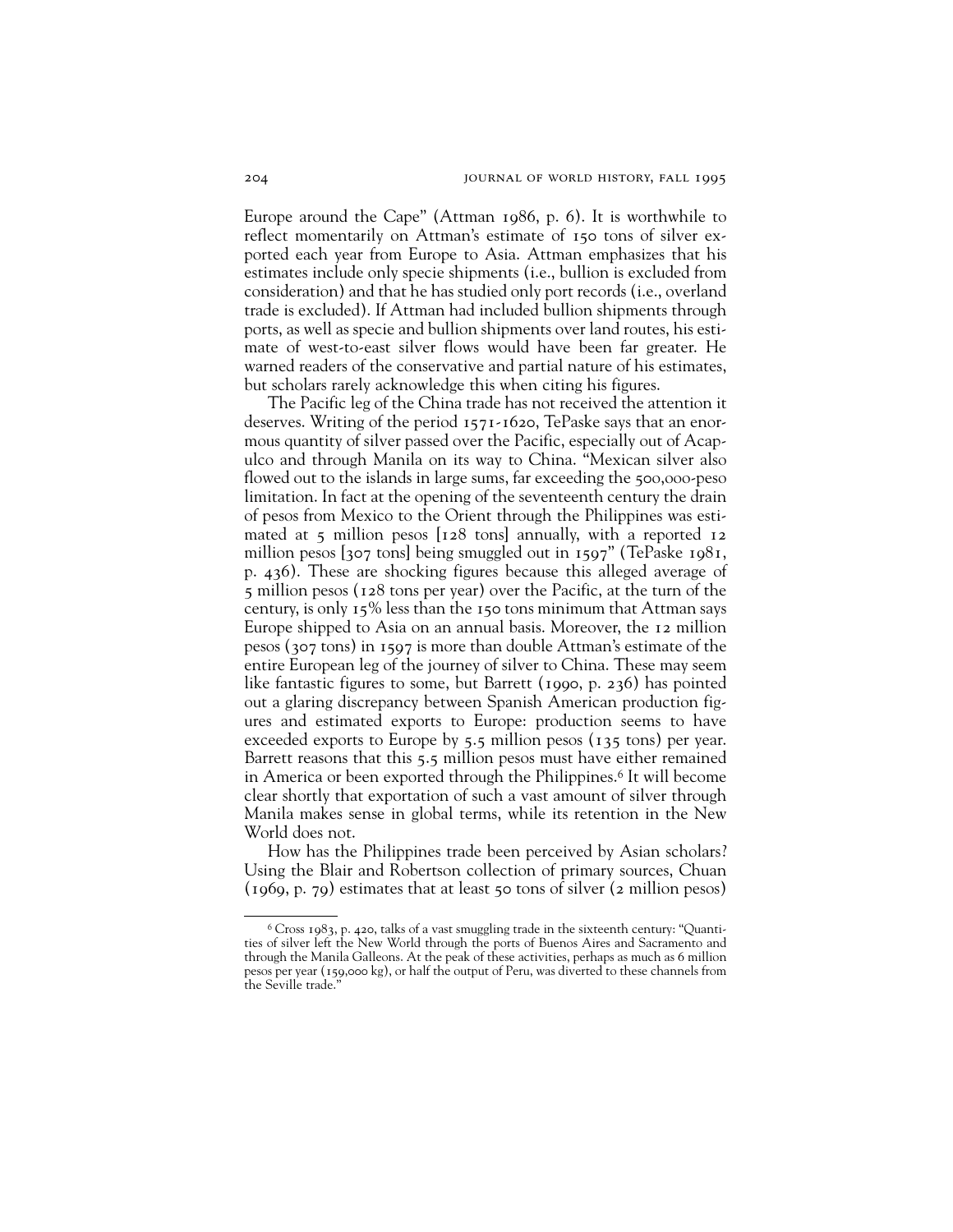passed over the Pacific annually throughout the seventeenth century; silver shipments did not decline slightly after 1620 and precipitously after 1640, as previously argued by Chaunu (1960, p. 250).7 How significant is 50 tons in relative terms? Fifty tons of silver equals the average annual exports to Asia by Portugal plus the Dutch and English East India Companies combined in the seventeenth century (Flynn and Giraldez 1994a). Fifty tons of silver was also the amount that was shipped through the entire Baltic trade (the Russian and Polish-Lithuanian markets), according to Attman (1986, p. 81). It is interesting to contrast the historiographic notoriety of the Portuguese trade, in combination with that of the East India Companies, with the situation of the Manila galleons on the Pacific side; each may have shipped approximately equal quantities of silver annually, yet the Pacific trade is rarely mentioned.

Manila had no purpose other than the trade in silver and silk. The city contained 42,000 inhabitants in the middle of the seventeenth century (Wolf 1982, p. 153), approximately the same population as Barcelona, Danzig, Marseille, and other cities with more broadly based economies (Mols 1977, pp. 42–43; deVries 1984, app. 1). Manila's population *circa* 1650 included about 15,000 Chinese, 7,350 Spaniards, and an estimated 20,124 Filipinos.8 The Pacific route of silver to China was Spain's only avenue for entry into the lucrative Asian marketplace because the trade out of Europe in the sixteenth and seventeenth centuries was controlled first by the Portuguese and later by the Dutch. Spain's Manila galleons initiated the birth of Pacific rim trade more than 420 years ago.

Eurocentrism predisposes us to imagine that the East India Companies injected dynamism into backward Asian economies in the early modern period. Recent scholarship (Hamashita 1988, for example) suggests that the European companies simply plugged into the preexisting network of intra-Asian trade. The export of Japanese silver provides a good example of this process. As was the case in the westto-east trade, first the Portuguese—in competition with Chinese junks and Japanese red-seal ships—and then (after 1639) the Dutch played

<sup>7</sup> Pierre Chaunu's conclusions were based on study of the *almojarifazgo* duties, which covered only the taxed portion of the trade. It is widely known, however, that smuggling was rampant in the Manila trade, and sources from the Asian side of the Pacific provide estimates of silver exports far in excess of Chaunu's numbers (Flynn and Giráldez 1994a and 1995).

<sup>8</sup> Phelan (1959, p. l78).There were thousands of Japanese in Manila, too, including Japanese Catholics fleeing persecution at home. Spaniards feared a Japanese "fifth column" within the Philippines, however, and expelled large numbers of Japanese several times (Innes 1980, p.59).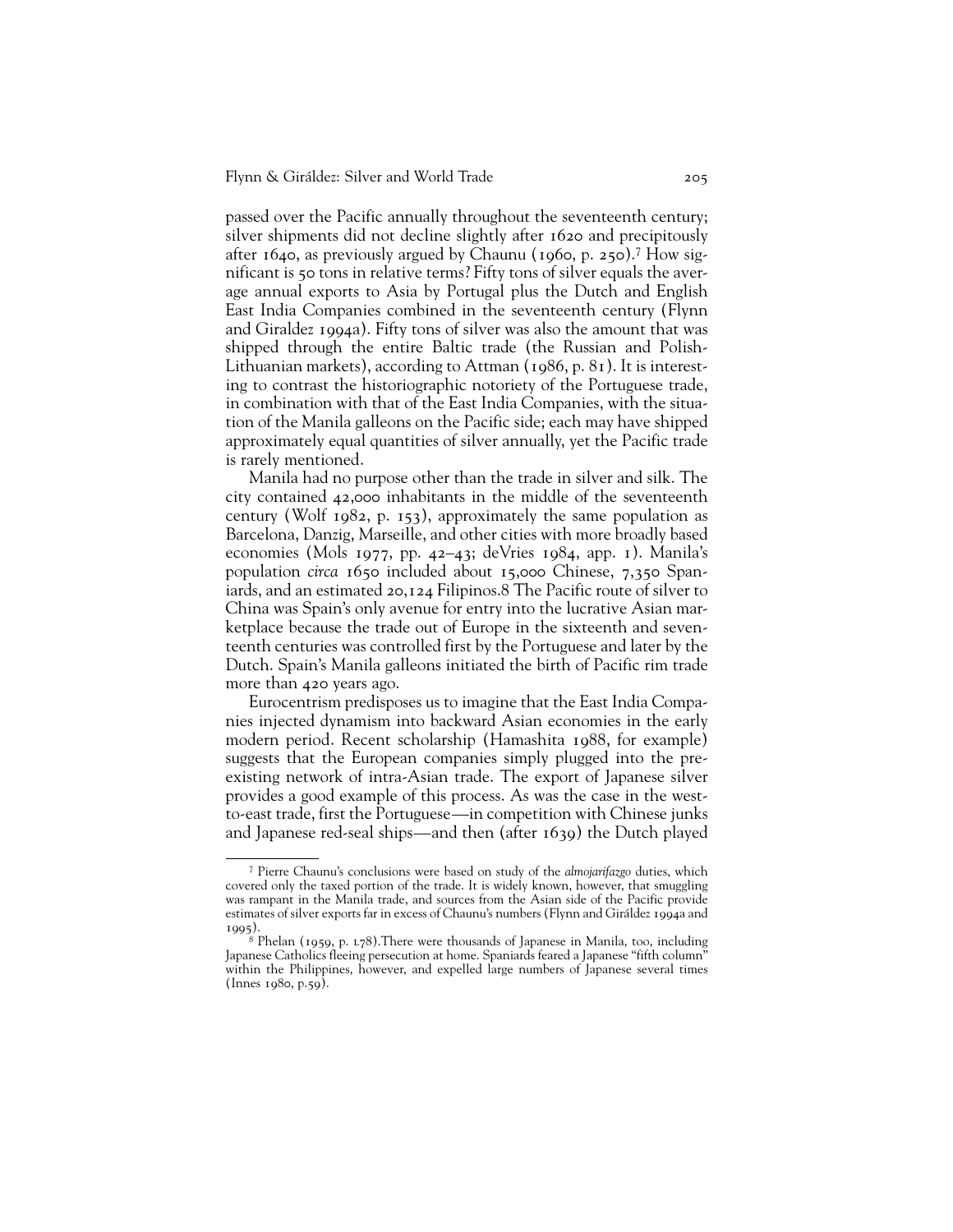the role of intermediaries in this crucial Sino-Japanese trade. Again within Asia's marketplace, the European role is most accurately portrayed as that of middlemen, not prime movers. Europeans were important, but potentially disposable, intermediaries who could be and in the case of the expulsion of the Portuguese from Japan in 1637, were—replaced at the convenience of Asian trading partners.

### CHINA: THE WORLD'S SILVER SINK

The early modern production and distribution of silver in the western hemisphere has been studied extensively, but the world's biggest endcustomer, China, is routinely eliminated from the story. This is peculiar. Nobody would think of analyzing, say, the world oil industry today without paying considerable attention to the major oil-importing industrial regions; China's dominance as an importer of silver was arguably at least as pivotal during the birth of world trade as is the industrial world's dominance as importers of oil in today's global marketplace. Godinho (1963, 1:432-65) aptly describes China as a "suction pump" *(bomba aspirante),* a "vacuum cleaner" that attracted silver globally for centuries. Surprisingly, few scholars have continued to investigate the nature of China s metamorphosis into a seemingly bottomless silver sink; Atwell (1977, 1982, 1986, 1988) provides perhaps the most consistent exception to this bias.

The market value of silver in Ming territory was double its value elsewhere. This fact is reflected in the bimetallic ratios reported in Chuan (1969, p. 2): "From 1592 to the early seventeenth century gold was exchanged for silver in Canton at the rate of 1:5.5 to 1:7, while in Spain the exchange rate was  $1:12.5$  to  $1:14$ , thus indicating that the value of silver was twice as high in China as in Spain." Divergent bimetallic ratios created tremendous prospects for profitable arbitrage trade. Economic theory predicts that gold should have flowed out of China, where it was undervalued relative to the rest of the world, in exchange for Japanese and Western silver, which was relatively overvalued in China compared with the rest of the world. This is precisely what happened from the middle of the fifteenth to the middle of the seventeenth century (Chaudhuri 1978 and 1986; Flynn 1986). It is crucial to focus on silver to understand the underlying motivation of world trade: it was the elevated value of silver inside China that created the opportunities for profit around the globe. Rather than see the west-to-east flow of silver as a reaction to Europe's trade deficit with Asia, we contend that the cause of the trade centered in China and its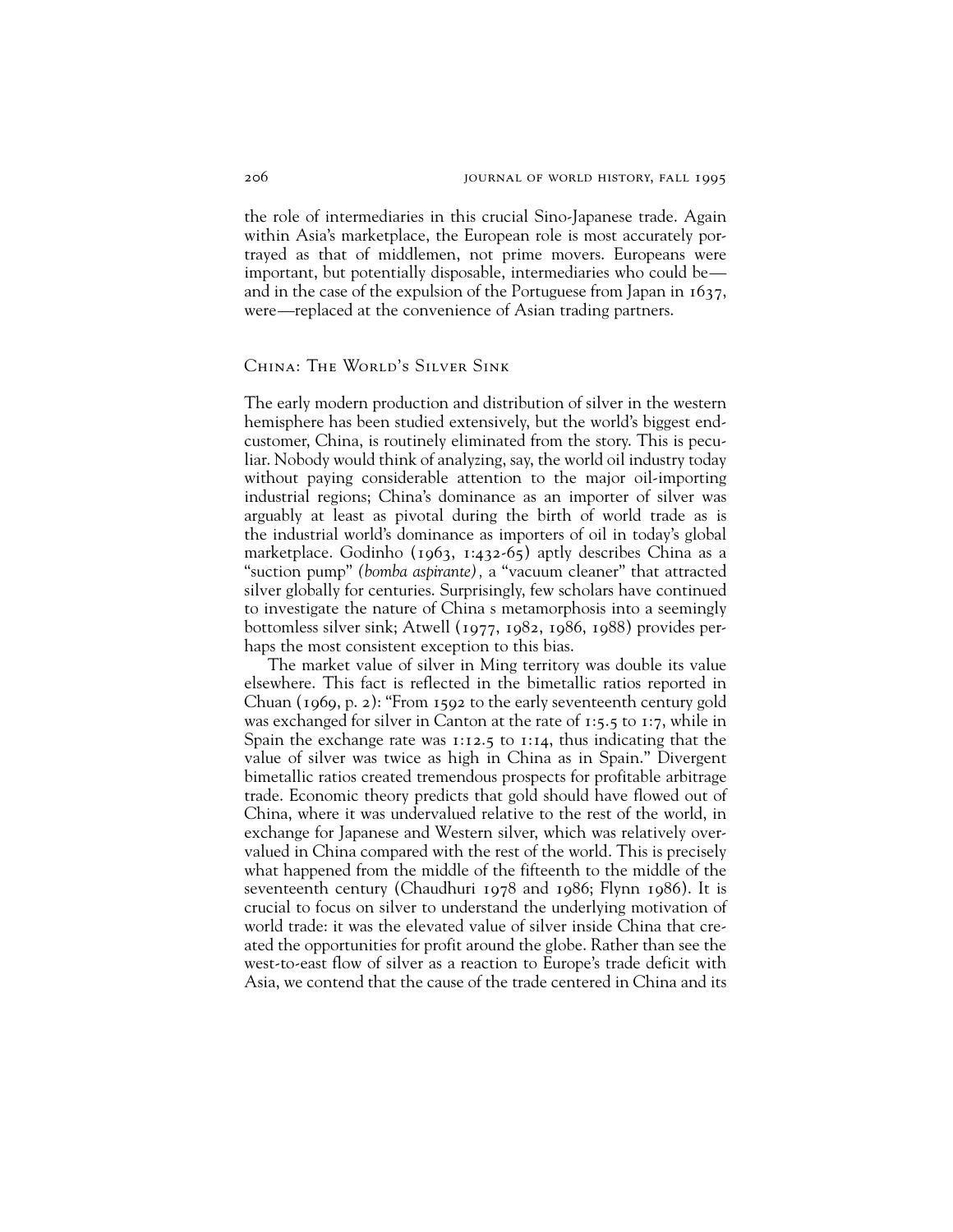tributary system. Demand-side causation was of Asian origin, to which the rest of the world reacted.

How can we be confident that the arbitrage argument outlined above is superior to the traditional European trade-deficit hypothesis? The trade-deficit argument says that "money" would have to have been transshipped to Asia to cover the trade imbalance. "Money" here refers to all types of high-value coins containing internationally recognized intrinsic content, such as gold and silver. However, we have already established that gold and silver did not travel jointly into the Asian marketplace as a balancing item called "money." New World silver did indeed travel from Europe to Asia, but it crossed paths with gold coming in the opposite direction—out of Asia and into the West. Abstract "money" did not balance a trade deficit in the passive way commonly portrayed in the literature; rather, it was a specific commodity—silver—that traveled to Asia, not gold. Gold was one of the products for which silver was exchanged. The cause of this trade rests with developments endemic to the silver market, not with developments in nonsilver markets. Moreover, the exchange of silver for gold was not a Europe-versus-Asia issue in any case. Japanese silver also flowed to China in exchange for Chinese gold, which flowed into Japan, for exactly the same reasons that gold flowed to the West. In sum, Europe was not the causal center in early modern trade; moreover, the East-versus-West "trade imbalance" was not the mechanism driving world trade. There was no "trade imbalance" for which to compensate, so long as we recognize that silver itself was the key commodity distributed globally and that it was exchanged for items—mostly silk and porcelain but also gold—from the Asian mainland. Causation was located in the silver market itself, with America and Japan anchoring the supply side and China dominating the demand side.

China's metamorphosis from a paper-money system (dating from at least the eleventh century) to a silver-based economy was crucial. Overissue of paper money in China had reduced the value of this fiduciary medium to virtually nothing by the middle of the fifteenth century (Gernet 1982, p. 415). Daily commerce required a medium of exchange to replace the worthless paper money, and silver evolved as the metal of choice. Gold was too valuable for most ordinary transactions, but copper coinage was a candidate for monetary preeminence. Geiss (1979, p. 155) explains how silver defeated copper, in a passage worth quoting at length:

The value of the coin lay in the metal, not in the mint. In that respect copper coins were hardly different from silver; each was valued as a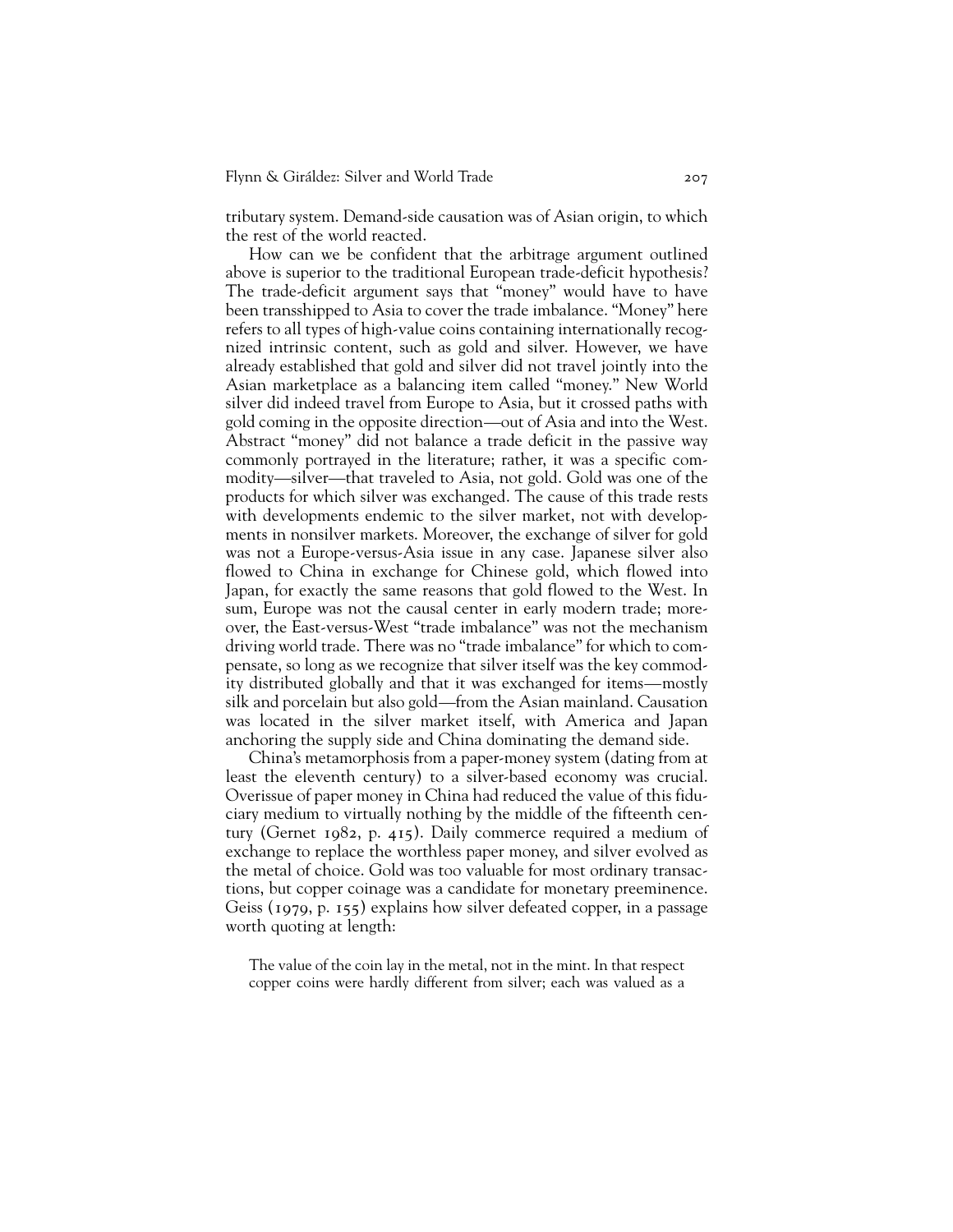piece of precious metal. While silver could, if necessary, be assayed for purity, copper coins could not. To assay a copper coin entailed its destruction. The only way to ascertain the copper content was to melt the coin, and this would defeat the purpose of coining money. But with coins of varying weight and metallic content in circulation, setting a price in copper coins became a tricky business. The rice merchant would have to specify what kind of copper coin he had in mind, each had a different value in the marketplace, and the price of the merchant's rice depended on the type of coin offered in payment. How much simpler to set the price in silver, and that in fact is what happened. Silver came to be the preferred medium of valuation and exchange.

Geiss's explanation is straightforward and compelling. Silver's gradual "conquest" of the Chinese economy may seem relatively innocuous to some at first glance—just another detail in "area studies"—but this development fundamentally altered the direction of international commerce. It also influenced the structure of power among nations throughout the world.

The Ming tried repeatedly to retard the intrusion of silver into (and from) the coastal centers of merchant power. Silver's penetration was irresistible, however, and local governments in maritime regions began specifying that taxes be paid in silver. Gradually Ming rulers abandoned their resistance to silver and implemented the Single-Whip tax system around the 157os (Huang 1974; Liang 1970). The Single-Whip system specified two things: first, myriad existing national levies were consolidated into a single tax; second, all tax payments were to be made in the form of silver. Considering that China contained perhaps one-fourth of the earth's population by the seventeenth century, with urban centers of up to i million inhabitants (five to seven times greater than the largest cities in western Europe), the "silverization" of China inevitably had global ramifications.9 China's tributary system also converted to silver, so we are talking about far more than one-quarter of the globe's population. Conversion of the world's largest economic entity to silver caused the metal's value to skyrocket in China relative to the rest of the world.

The early modern world silver trade involved structural transformations that penetrated much deeper than the mere movement of a couple of hundred thousand tons of the white metal to its most lucra-

<sup>9</sup> Demand for silver along China's coastal region alone must have been significant, considering that Nanjing contained more than 1 million inhabitants and Beijing around 660,000 in the late Ming period (Rodzinski 1979, p. 201).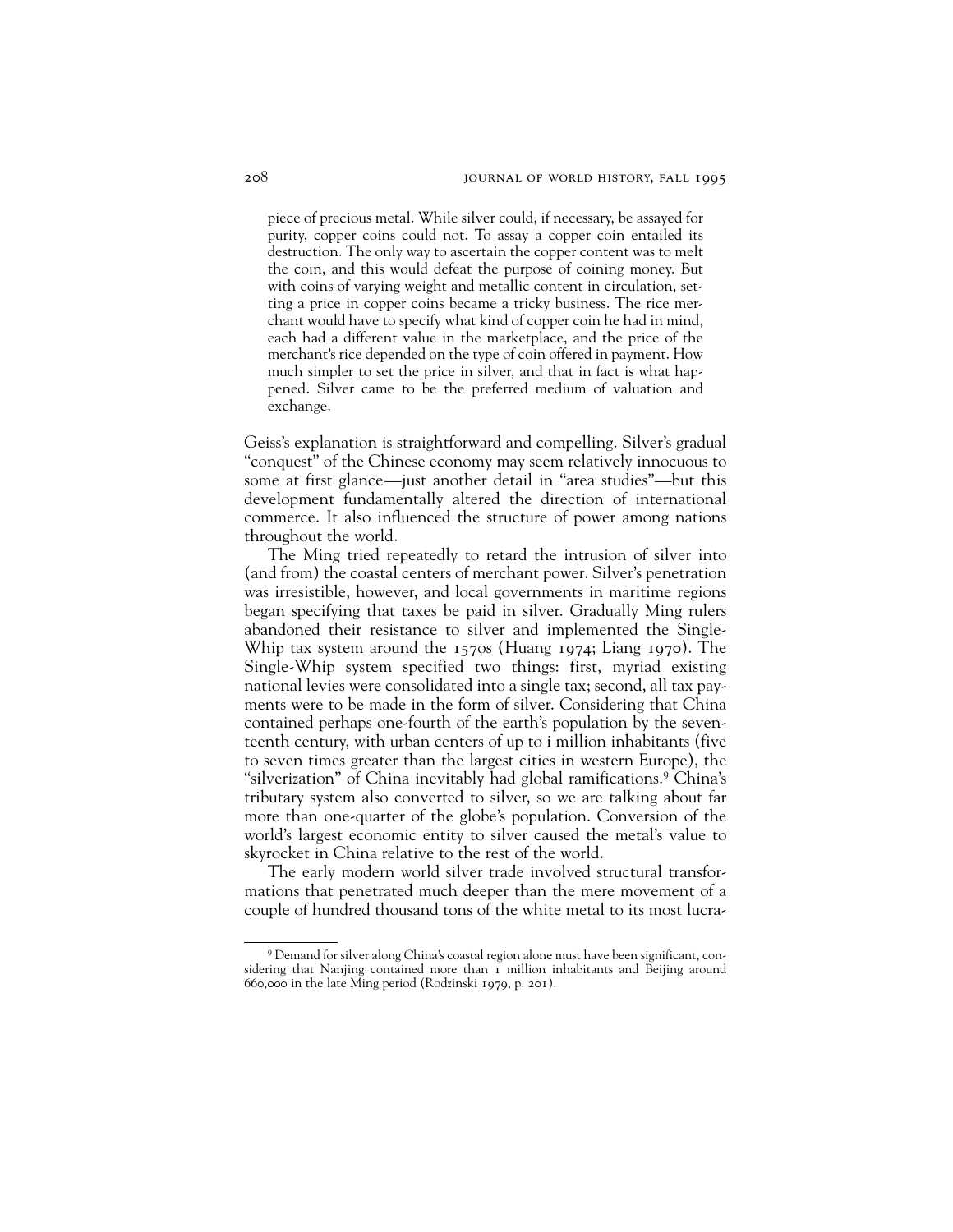tive market. The process yielded prodigious profits for key individuals and institutions. From mines in the Andes and Japan to the streets of China, profit was the motive force at each stage of the trade. European middlemen profited mightily from intercontinental trade and perhaps even more from the inter-Asian trade linkages, but the truly grand profiteers in the silver saga were those entities that controlled the centers of its production: imperial Spain and the Tokugawa shogunate. Conversely and ironically, the silver trade may have contributed indirectly to the overthrow of the Ming dynasty.

# Silver and the Power Bases of Imperial Spain, the Tokugawa Shogunate, and Ming China

The richest silver mine in the history of the world was discovered at more than 15,000 feet altitude in the Andes in Potosí (present-day Bolivia), a one-way journey of two and one-half months via pack animal from Lima. Nothing grew at that altitude, so there was no population at the time silver was discovered in 1545. During the ensuing sixty years, Potosí's population swelled to 160,000, about equal to that of London or Paris.10 This would be the modern-day equivalent of, say, 20 million people moving to a spot on Alaska's North Slope. Evidently something unusual was going on in Potosí.

Potosí's *cerro rico* (rich mountain) may have produced 60% of all the silver mined in the world in the second half of the sixteenth century.11 Its veins were incredibly rich. In addition to naturally bountiful deposits, a series of new production technologies—the most famous being the mercury-amalgam "patio process"—combined to render Spanish American mines the world's lowest cost sources of silver (Jara 1966). This supply-side phenomenon was particularly fortuitous because it coincided chronologically with the extraordinary rise in the value of silver caused by the Chinese demand-side forces culminating in the Single-Whip tax reform. The combination of low supply-side production costs in Spanish America and Chinese-led demand-side elevation in silver's value in Asia generated probably the most spectacular mining boom in human history. This combination of supply-side and demand-side forces implied enormous profits.

No entity reaped greater rewards from the silver industry than the

<sup>10</sup> DeVries 1984, app. 1.

<sup>11</sup> Cross (1983, p. 404) states that "despite the decline of Potosí, beginning in the 1640s, the viceroyalty of Peru accounted for 60% of the world's silver production in the sixteenth and seventeenth centuries."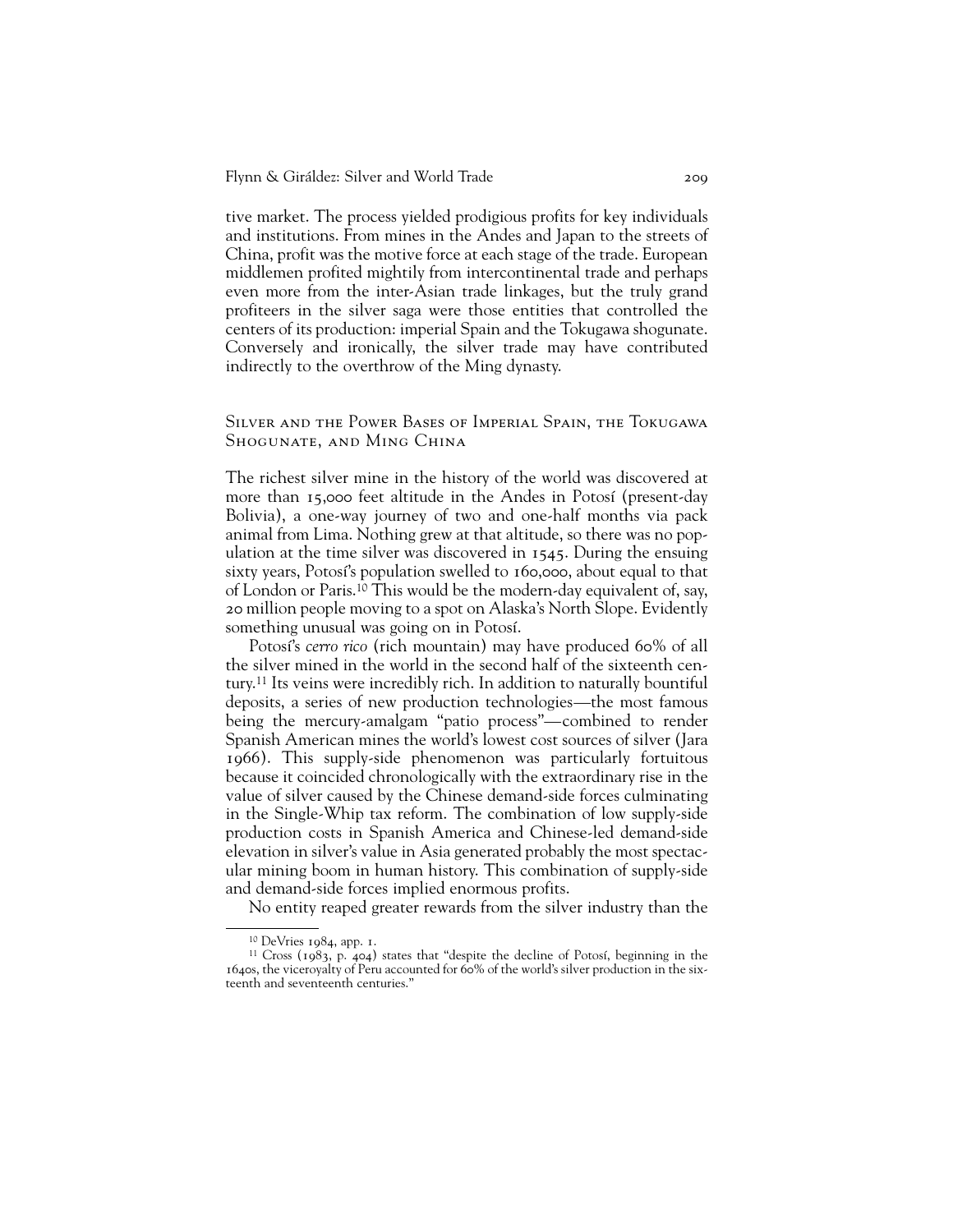Spanish crown, which wisely allowed favored "private sector" entrepreneurs to operate New World mines, rather than attempting to do so itself.12 Instead, the crown took a substantial fraction of mining profits through taxes. The most famous tax was the *quinto,* a 20% severance tax on gross value, but there were many indirect taxes as well.13 According to Hamilton (1934, p. 34), 27.5% of total registered precious metals entering Seville between 1566 and 1645 belonged to the crown of Castile.14 Revenues from overseas mines provided the fiscal foundation for the Spanish empire.

Spain was a small country of perhaps 7.5 million inhabitants by the middle of the sixteenth century, about half the population of France (Elliott 1961, p. 57). Elliott (1961, p. 62) has described Castile of 1600 as "an economy closer in many ways to that of an East European state like Poland, exporting basic raw materials and importing luxury products, than to the economies of West European states." Carande (1965, p. 340) and many others classify Spain as backward domestically, substantiating the observation that the financial foundation of the Spanish empire was based on resources outside the Iberian peninsula.15 Mine profits were enormous, and there was no comparable profit center elsewhere, so we conclude that the New World mines supported the Spanish empire (Flynn 1982).

This view of Spain leads to surprising but inevitable conclusions. We have already established that domestic developments inside China elevated the value of silver in world markets far beyond what it could have been otherwise. The largest beneficiary of silver's high value must have been the Spanish crown, the institution that reaped enormous profits by way of its control and taxation of the low-cost New World centers of production. Thus, the silver-industry profits that financed the Spanish empire were huge because China had become the world's dominant silver customer. This implies that ultimately China was responsible for a power shift within early modern Europe. In the ab-

<sup>&</sup>lt;sup>12</sup> The crown did directly control the famous mercury mines near Huancavelica on the Peruvian coast. Potosí's resurgence after 1573 was attributable to the reforms enacted by Toledo, which included successful adoption of the mercury-amalgam mining process (Cross 1983, p.402).

<sup>&</sup>lt;sup>3</sup> For discussion of the *quinto*, which frequently amounted to far less than 20% in reality, see Brading and Cross 1972.

<sup>14</sup> Note that the 27.5% of shipments belonging to the crown represents far more than 27.5% of the total profit. Much of the crown's revenues could be considered "profit," while huge costs had to be subtracted from private receipts before arriving at private net profit.

<sup>15</sup> Scholars such as Elliott (1961) and Lynch (1984, 2:i), have long emphasized both external and domestic foundations of the Spanish empire. For a more complete discussion of why we believe that the foundation of empire was external, not domestic, see Flynn and Giráldez 1995.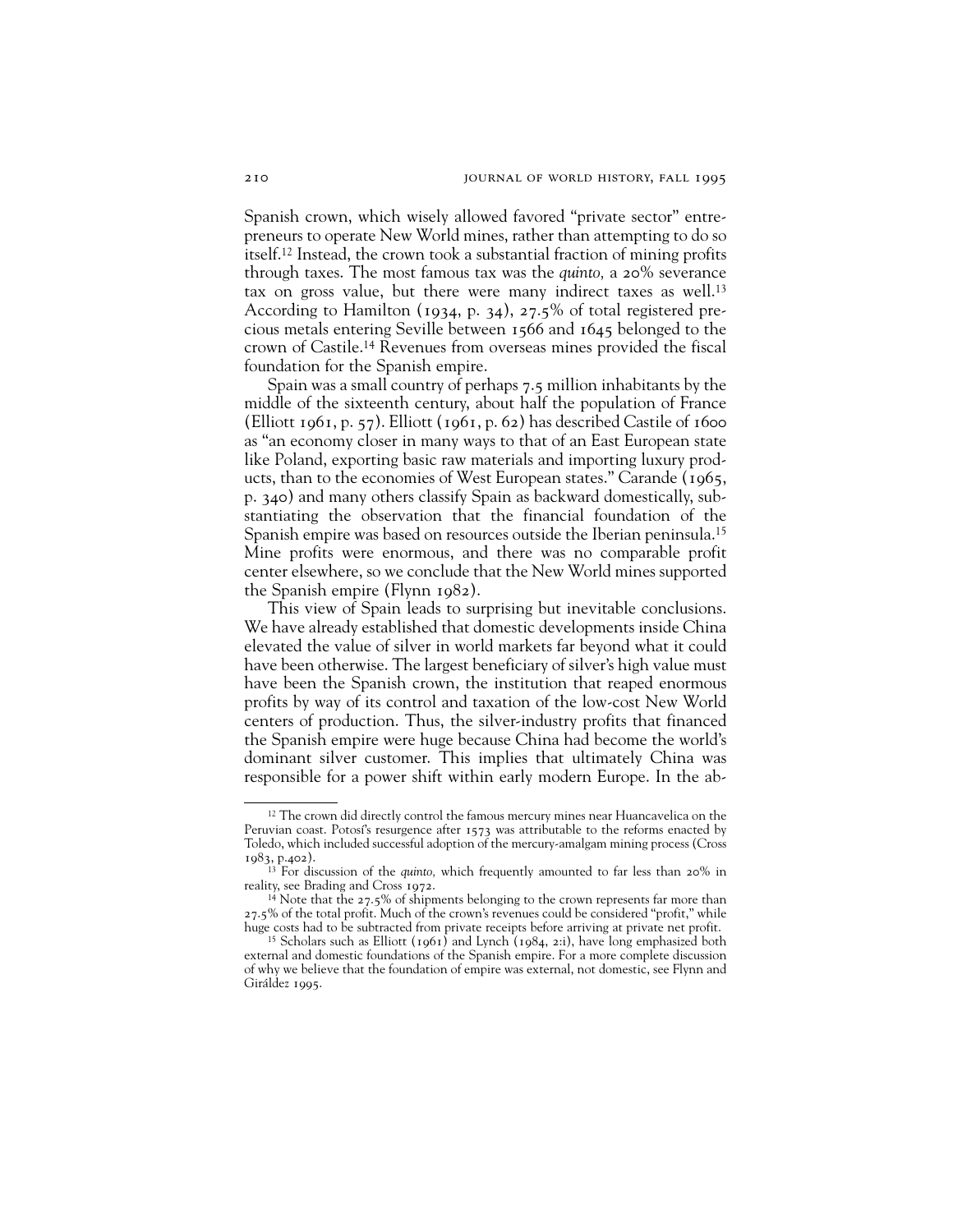sence of the "silverization" of China, it is hard to imagine how Castile could have financed simultaneous wars for generations against the Ottomans in the Mediterranean; Protestant England and Holland and the French in Europe, the New World, and Asia; and against indigenous peoples in the Philippines.

Even giant China could not prop up Spain indefinitely. As tens of thousands of tons of silver accumulated on the Asian mainland, its value gradually fell there (as it had already been doing in the West and Japan) toward its cost of production. Imports eventually glutted even China's vast silver market. We know that this portrayal of silver's loss of value is accurate because by about 1635 it took about 13 ounces of silver to buy an ounce of gold in China, while a half century earlier it took 6 ounces of silver (Geiss 1979, p. 165). The value of silver also fell relative to other things, not just gold, which is to say that price inflation occurred. "In the late sixteenth century. . . when silver from Mexico and Japan entered the Ming empire in great quantity, the value of silver began to decline and inflation set in, for as the metal became more abundant, its buying power diminished. This inflationary trend affected the value of all commodities; everything had been valued in silver and silver lost its value. Ramifications of this change touched the lives of almost everyone in the empire" (Geiss 1979, p. 144). As silver lost value, more silver money was required to purchase items that had maintained their value. Price inflation is defined as the surrender of more pieces of money for a given set of items, so the descent of silver to its cost of production is what ultimately caused prices to inflate in China to about the same extent as in Europe and elsewhere (Carrier 1981, p. 464; Geiss 1979, pp. 159–64, 198; Goldstone 1991, p.360).

The unavoidable fall in the value of silver is a crucial issue because each year as it descended closer to its cost of production in America, profit per unit of silver also shrank. Declining profits were not due to inefficient operations; rather, they were the inevitable result of the laws of demand and supply (Doherty and Flynn 1989). The existence of arbitrage profits motivated the trade, and the trade itself, in turn, led to the elimination of such profits. Faced with declining profits from its silver industry, Castile could no longer afford its vast empire. China contributed mightily to the duration of the Spanish empire, but even China's prodigious demand for silver could not prevent the eventual erosion of mine profits and therefore the decline of Spain. Spanish American silver production may have peaked in the 159os, but large production coupled with vanishing profits per ounce of silver still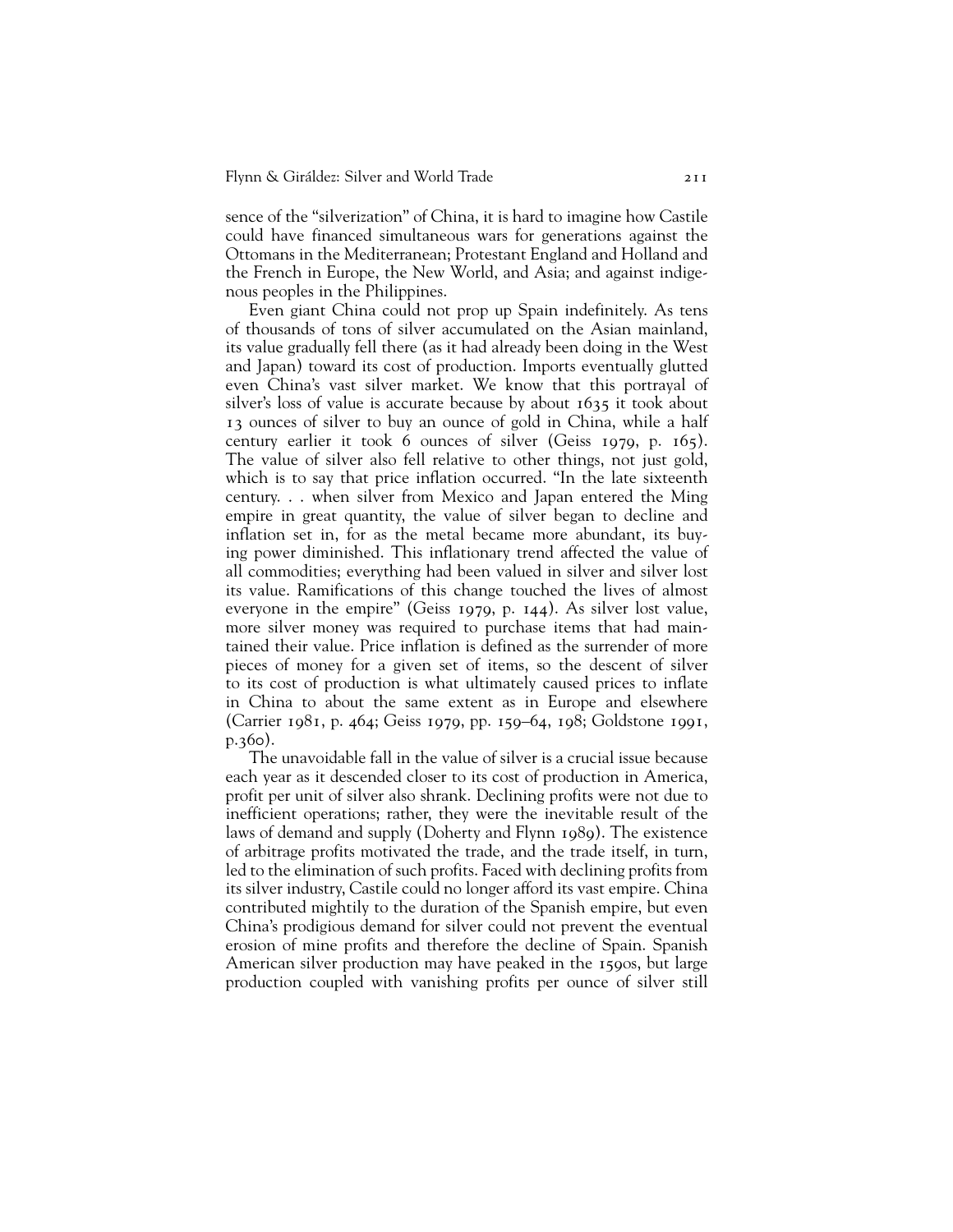implied a vanishing overall profit level by this time (Flynn 1982, p. 142).

Historians tend to focus too much attention on the quantity of silver shipments, while the participants themselves cared only about the profits associated with the trade. In the words of an executive in a standard business joke today, "Since we are losing money on each item sold, we simply must make up for it in volume!" Spain experienced multiple bankruptcies in the late sixteenth and early seventeenth centuries, during a time of record silver production, because the value of each unit of silver continued to decline. When profit per unit of a product declines to zero, multiplication of zero per-unit profit times any quantity of output must yield zero total profit. Spanish American mines were not yet yielding zero profits per unit of product, but the trend was clearly in that direction. Silver's declining value affected the crown so profoundly that interest payments on Castile's federal debt alone—"the equivalent of at least ten years' revenue" by 1623 (Parker 1979, p. 188)—eventually exceeded total crown receipts. Spain vanished as a serious Western power as its silver basis eroded, but the Iberian surge to power had been lengthy and impressive. The fact that Spain's empire owed its financial foundation to distant Ming China is a forceful reminder that much of what passes for local history in the early modern period can only be understood in terms of world history.

Since China's hunger for silver altered the balance of power in the West by transferring huge profits to the Spanish crown, it is logical to suspect an Asian power shift as a result of the inter-Asian trade in silver. The laws of supply and demand apply on all continents. As noted earlier, China's primary source of silver in the late sixteenth and early seventeenth centuries was Japan, which shipped as much as 200 tons per year at times (Innes 1980, especially chap. 6; Tashiro 1986, p. 2). Contrast this figure to the conservative average estimated by Attman (1986, p. 78) of 150 tons of silver flowing annually through Europe and into Asia in the seventeenth century. Who captured the Japanese mine profits, and what became of them?

The Tokugawa shogunate provides an interesting example of East-West comparative history because, like the Spanish crown and its American mines, the shogunate gained control over Japanese silver mines (Tashiro 1986, p. 3) and sold to China. Flynn (1991) has argued that profits from silver mines financed the defeat of hundreds of rival feudal lords *(daimyo),* thereby permitting the consolidation of Japan. The shogun was forced to align himself with the merchant class, creating an indigenous market-based economy with Asian (not Western) roots. Unlike Spain, the Tokugawa invested heavily in agricultural and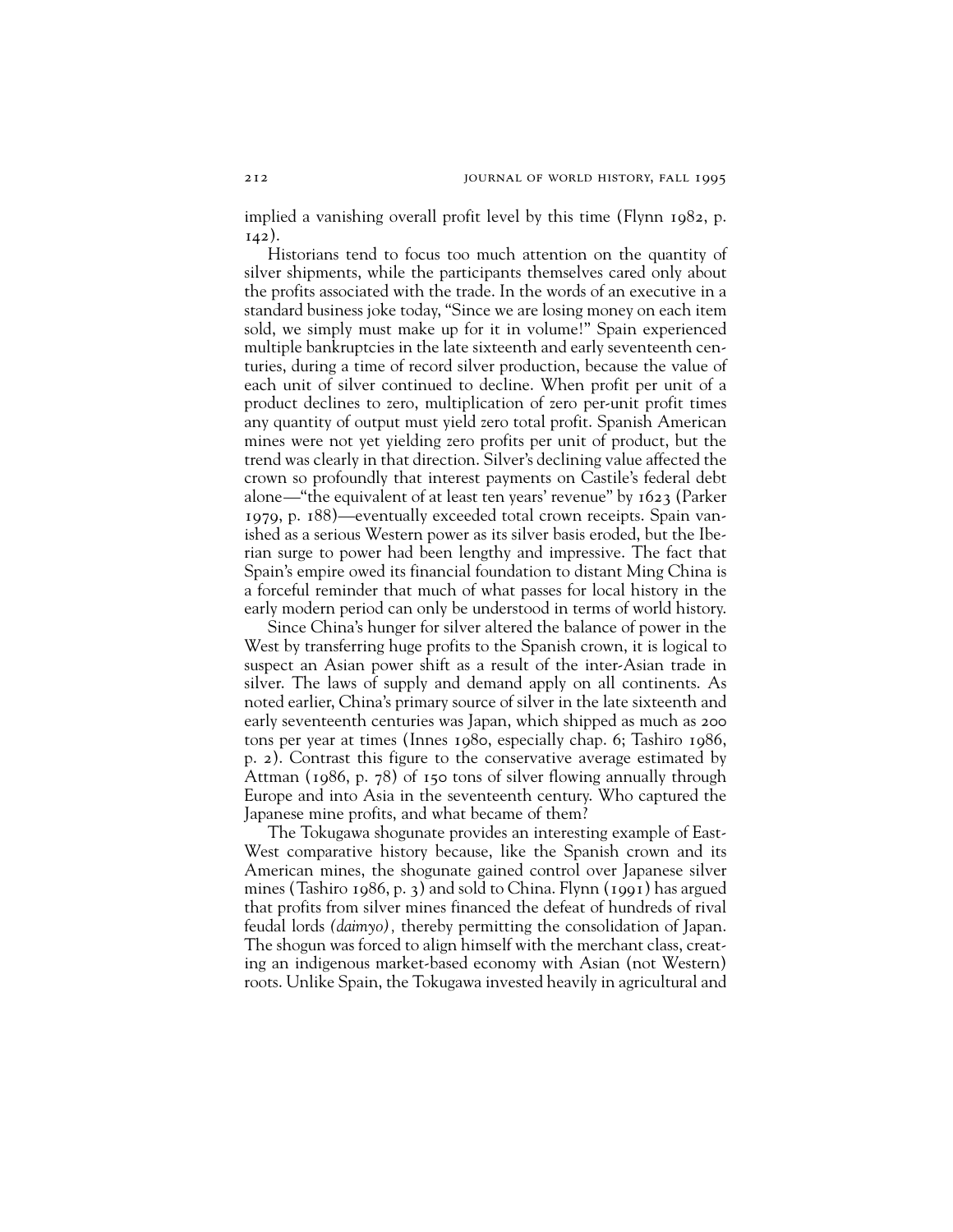urban infrastructure. Japan succeeded in withdrawing from the Chinese tributary system and even sent hundreds of thousands of troops in an unsuccessful attempt to conquer China.

Europeans were important middlemen in the Sino-Japanese silver trade, with Japan as the dominant supplier and China the endcustomer. It is ironic that China's demand for Japanese silver generated the profits used by the latter to withdraw from China's tributary system. With the help of profits from its silver mines, Japan established commercial capitalism in Asia at roughly the same time that capitalism was taking root in northwestern Europe. Capitalism's Japanese track evolved independently from, and almost simultaneously with, developments in northwestern Europe. But where Japan used mining profits to establish commercial capitalism in Asia, Spain used mining profits to attack the emerging capitalist powers of northwestern Europe. It is difficult to imagine how either one of these developments could have occurred in the absence of Chinese demand for silver.

What about the impact of silver on China itself? Atwell (1977, 1982, 1986, 1988) has long argued that American silver played a critical role in the commercial and political evolution of domestic China. Basing his argument on Geiss (1979), Goldstone (1991, p. 371) has challenged Atwell's emphasis on forces external to Asia (i.e., American treasure), insisting instead that intra-Asian factors explain structural changes within Ming and Qing China. Goldstone says that domestic price inflation in late sixteenth- and early seventeenthcentury China destroyed the financial basis of the Ming dynasty. Taxes formerly paid in rice had been converted to payments in a fixed quantity of silver. But over a period of a century, silver itself had lost two-thirds of its value. Even if the quantity of silver collected had increased during the late Ming, it would still be true that the purchasing power of silver taxes definitely declined. The fiscal foundation of the Ming dynasty eroded because China's tax revenues declined continuously in terms of purchasing power. Institutionalization of fixed silver taxes during an era of global price inflation (in terms of silver) may have created a fiscal crisis on the Asian mainland that led inexorably to overthrow of the Ming (accomplished by the Manchus in 1644).

It appears that the core arguments of Atwell and Goldstone are not incompatible. Along with its Japanese counterpart, American silver contributed mightily to developments inside China. On the positive side, America and Japan were instrumental in the victory of a rising merchant class that succeeded in converting China to a silver zone.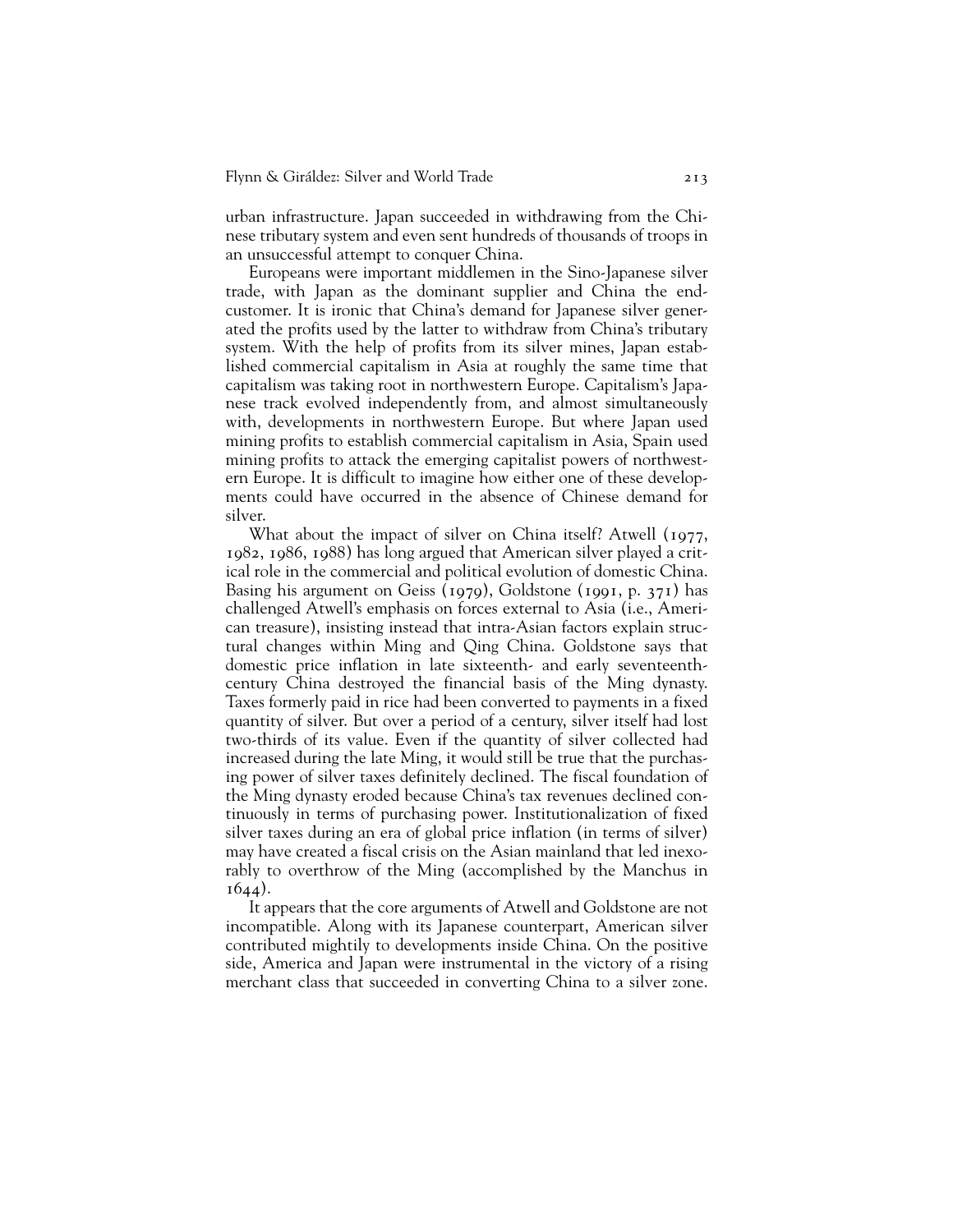Unhappily for the Ming dynasty, however, fixing taxes in terms of silver may have created a fiscal crisis that led to the emergence of the Qing dynasty.

## Summary and Conclusion

Truly global trade dates from the founding of the city of Manila in 1571, which formed the first direct and permanent trade link between America and Asia. From this date forward, all heavily populated continents traded with each other directly and indirectly in substantial volumes. Silver was the sine qua non of this global trade. Spanish America was the source of an estimated 150,000 tons of silver between 1500 and 1800, comprising perhaps 80% of world production. The second-leading source of silver was Japan, responsible for around 30% of world output in the sixteenth century and perhaps 16% in the seventeenth century. Not coincidentally, entrepot Nagasaki was founded at virtually the same time as Manila. Silver was shipped to China, the world's dominant end-customer, regardless of whether it was produced in Asia or in the West.

Much American silver traversed the Atlantic Ocean, passing through Europe on its journey to Asia. Europe exported at least 150 tons of silver annually to Asia, a significant portion of which passed through Amsterdam. Attman has been most vocal in calling attention to the Baltic route, which carried eastward at least 50 tons per year. Traditional Mediterranean-Levantine trade routes carried vast quantities of silver too, but the Cape route was biggest of the three. Direct trade out of Acapuico, through Manila, and onward to China has been mostly ignored in the scholarly literature, despite evidence that 128 tons annually may have been shipped through Manila in the late sixteenth and early seventeenth centuries (and 307 tons in 1597, according to a single source). Recent research seems to indicate that the Manila trade did not drop off after the i62os or the i64os, notwithstanding the claims of Chaunu (1960). The tremendous volume of unofficial trade (smuggling) rendered official figures misleading. Chuan (1969) indicates that the Pacific leg of silver's journey carried more than 50 tons of silver per year throughout the seventeenth century, equal to the combined European shipments of Portugal and the Dutch and English East Indies Companies.

The conventional explanation of this west-to-east flow of "money" is that Europe had to send treasure to Asia because the West had to settle its trade deficit with Asia. Europeans liked Asian silks, spices,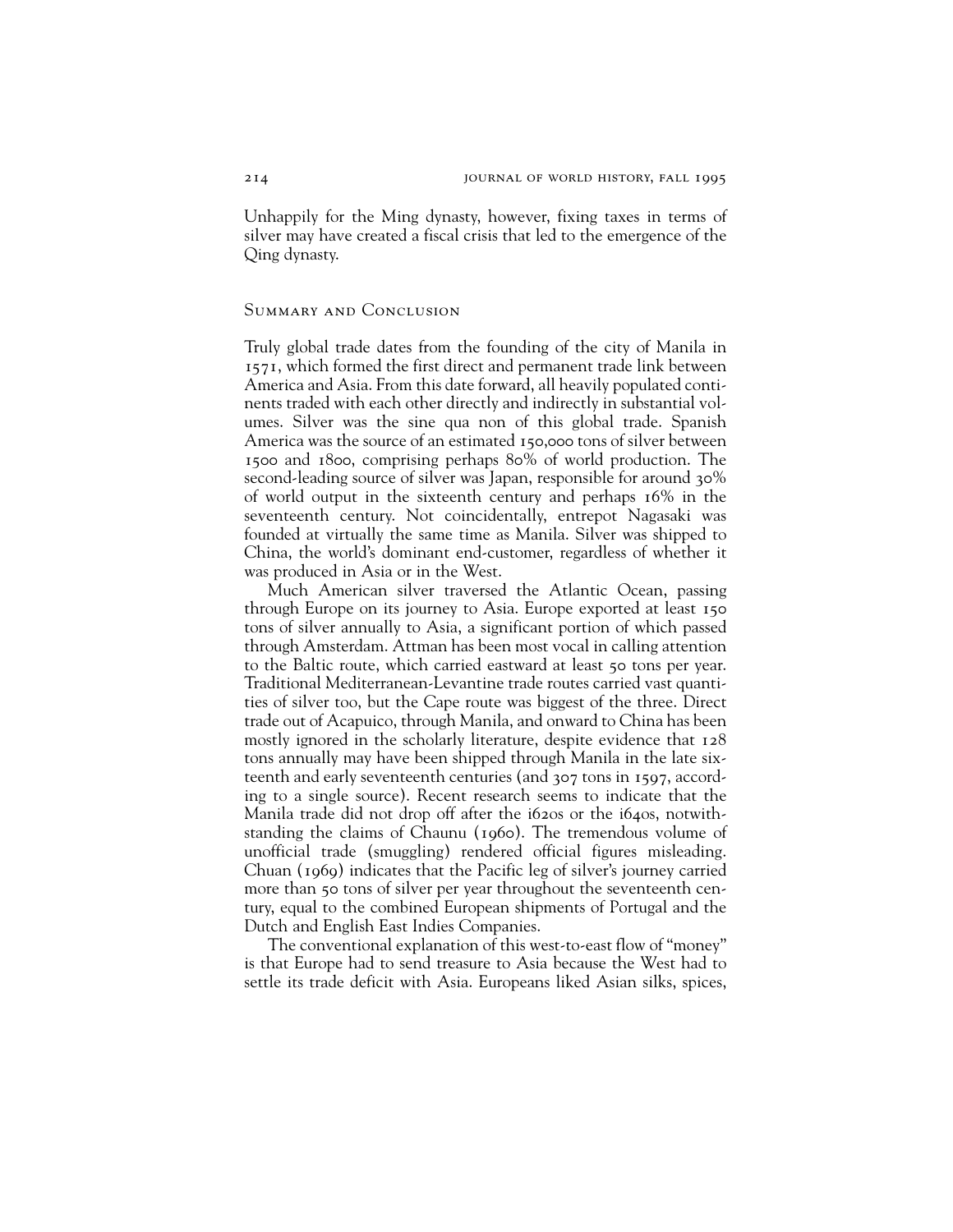and porcelain, but Asians had not yet developed an appreciation for European wares. This conventional view is flawed for at least three reasons. First, it was not "money" or "treasure" that flowed out of Europe, but silver. Silver, not gold, was attracted to Asia; Asian gold and sometimes copper (both "money" substances) flowed in the opposite direction, into Europe. It is best to look at factors affecting the supply and demand for silver in its own right, rather than confusing the issue by aggregating this unique substance with Other metals as "money," which is alleged to have played a passive, reactive role. Second, the role of Japan needs to be considered. Japan was the Asian counterpart of America (site of production) and Spain (country controlling production) combined. We prefer to focus on the supply side and the demand side of the silver industry, irrespective of which hemisphere contained centers of production, rather than to visualize global trade as an abstract East-West issue. Third, there is a basic anomaly in the treatment of America in the conventional view. Since treasure is alleged to have flowed from Europe to Asia because of a European trade deficit, then why has the Pacific trade not been explained in the same terms? We know of no one who argues that the Manila galleons carried huge quantities of treasure to Asia because of America's insatiable appetite for Asian goods, which in turn caused an American trade deficit with Asia.

Depicting precious metals as passive "money" that adapts to trade imbalances diverts attention from the central issues. Silver was produced for profit. It migrated from points of production (Japan and America) to end-customers (mostly in China). Developments within China have been largely ignored in the diverse literatures dealing with global flows of precious metals and early modern price inflation, yet China was the pivotal country. International business entities would not have shipped tens of thousands of tons of silver to China unless significant profits induced that activity. Profits from the silver trade were immense for two reasons. First, on the demand side, China's monetary and fiscal systems had substantially converted from a papermoney system to silver by the time of the Single-Whip tax reform of the 1570s. Conversion of more than one-quarter of the world's population (and its government) to silver customers contributed to the rise in the price of silver in China. Second, on the supply side, extraordinarily rich silver mines were discovered in Japan and Spanish America, and new technologies reduced production costs. Supply and demand forces created disequilibrium: silver's value in China was double its value in the rest of the world. This is what drove the silver trade—the birth of world trade—and not some abstract notion of trade deficits.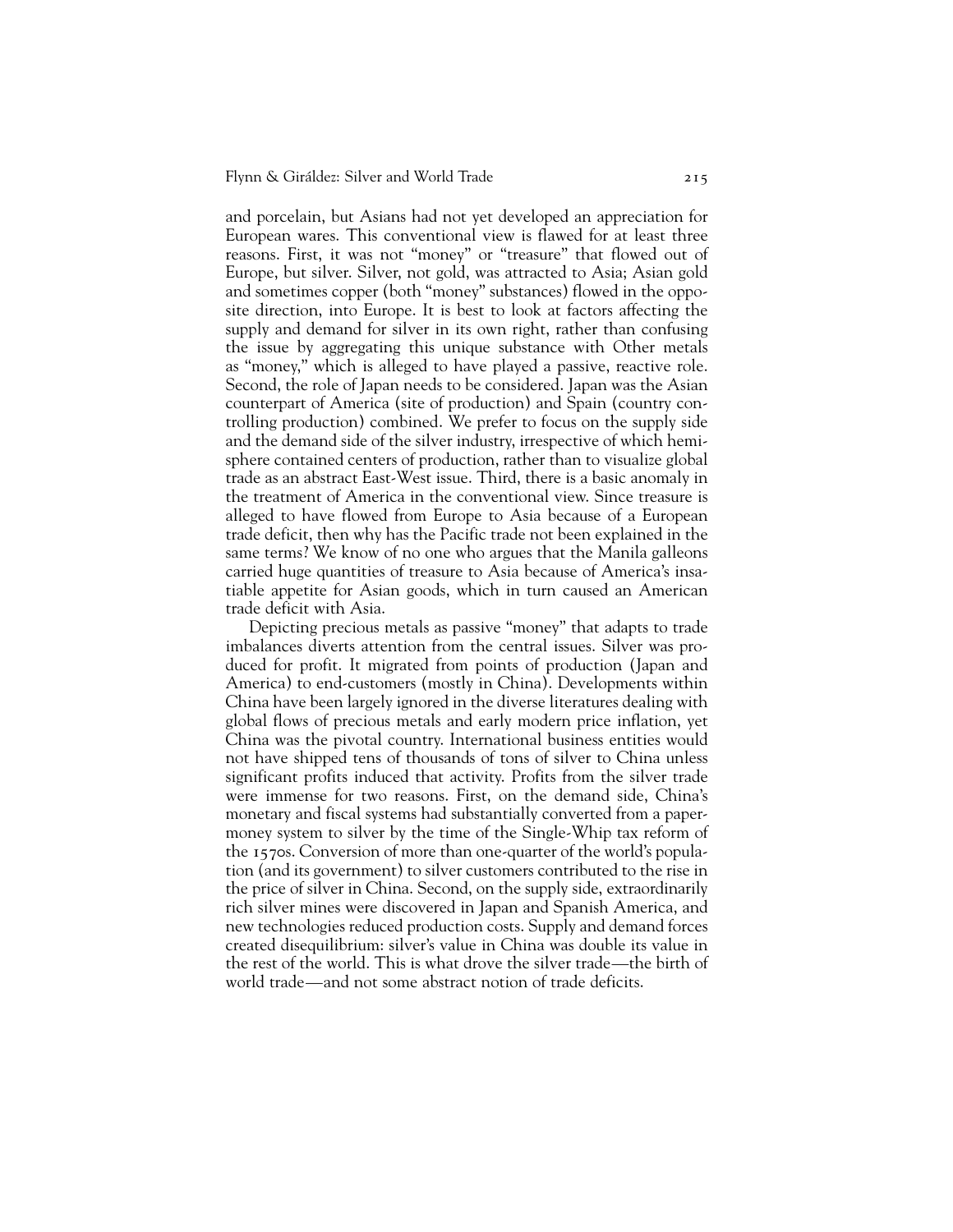Both the Spanish empire and Tokugawa shogunate captured a substantial portion of silver profits from mines they controlled. Spain's mines financed a century of multifaceted war and empire. The shogun (and his immediate predecessors) used mine profits to finance consolidation of Japan and withdrawal from the economic domination of China. Spain nearly crushed the emerging capitalistic powers of northwestern Europe, while a market-oriented economy was established within Japan. The laws of supply and demand guaranteed that the price of silver would slowly decline to its cost of production, which is what happened. A direct effect of this process is that profit per ounce of silver was steadily squeezed out. This caused the decline of Spain. Japanese silver-mine profits plummeted too, but gold and copper production soared in Japan in the second half of the seventeenth century. The shogun had also invested heavily in improvements in infrastructure, so there was no decline of Japan in the seventeenth century.

The worldwide decline in the value of silver in the early modern period translated directly into global price inflation. When money declines in value with respect to goods, the result is called price inflation. Geiss (1979, p. 158) explains this process clearly for late Ming China: "Such massive infusions of silver diminished the purchasing power of the metal. Silver, like any commodity, lost its high value when supply exceeded the usual demand. This in turn affected the prices of almost everything in the empire, for the structure of prices was tied to the value of silver." Transportation technology permitted connection of silver markets throughout the world. The interconnection of world markets guaranteed that the fall in silver's value was global, which in turn implies that price inflation was a global phenomenon in all areas on a silver standard.

We have consciously neglected any attempt to tie the African continent into the global trade of silver. Nonetheless, it seems that the Portuguese swapped huge numbers of (mostly smuggled) African slaves directly for (mostly smuggled) New World silver via the Rio Plata in Brazil:

During the decade 1616–1625, recorded imports for Buenos Aires (the sum of legal and confiscated goods) were 7,957,579 pesos, while exports for the same period amounted to only 360,904 pesos. The annual trade deficit, which was met with smuggled silver from Upper Peru, amounted to at least three-quarters of a million pesos per year. Between 1619 and 1623, port officials seized a total of 3,656 slaves from illegally landing vessels; their market value in Lima would have approached two million pesos. These numbers do not include those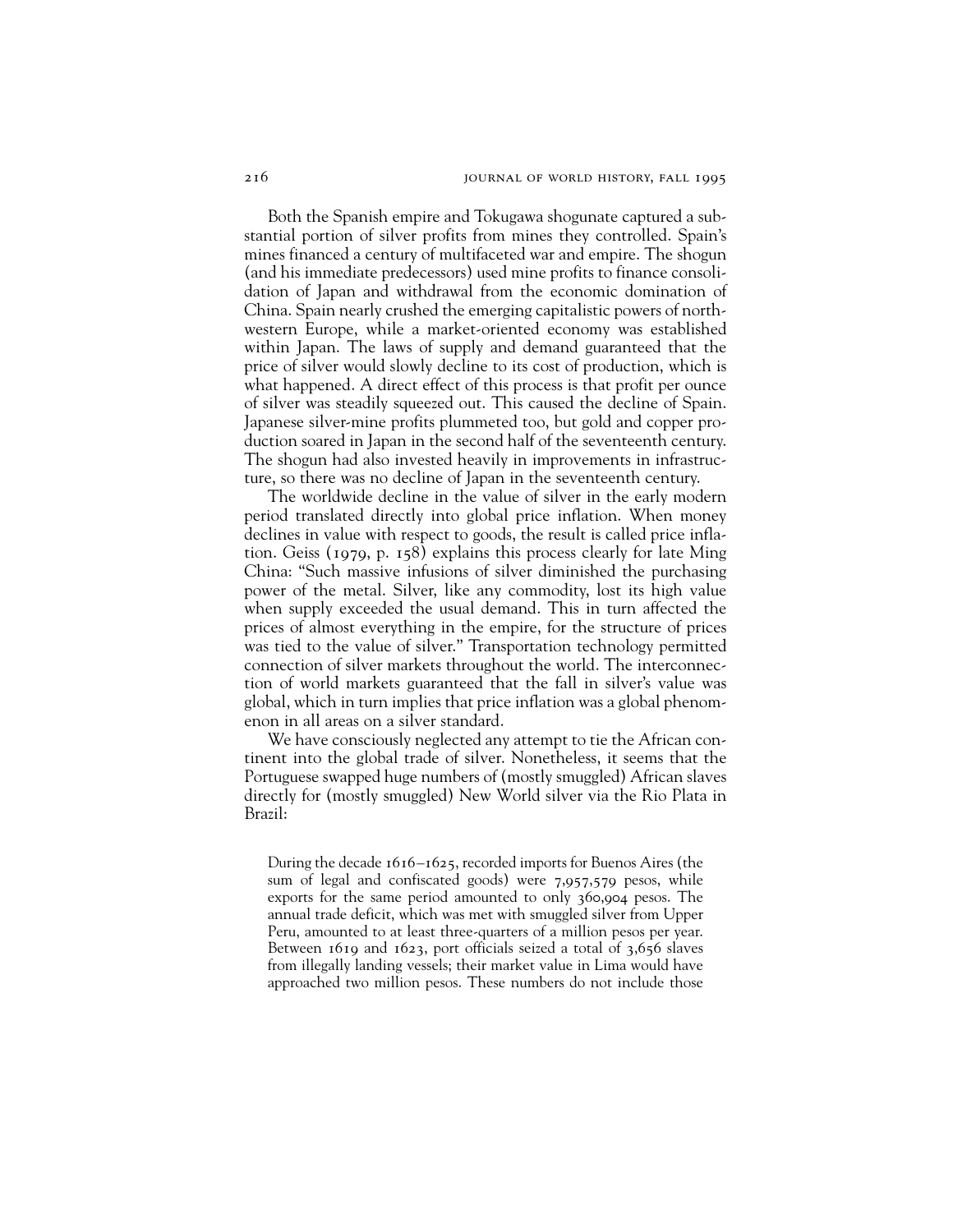slaves legally imported and those which evaded port officials. The size of these figures clearly indicates a flourishing and considerable illicit trade up the Rio Plata from the 1580s until probably the 1640s. During its most successful years, no less than 1-2 million pesos (roughly 25,000 to 50,000 kg) flowed illegally from the mines of Peru out through the port of Buenos Aires. These totals equalled from 15% to 30% of the silver output of Potosí. (Cross 1983, p. 414)

Not all the slaves remained in Brazil, nor were all of them plantation laborers. Palmer (1995) has provided demographic information suggesting that between 10,000 and 20,000 Africans were domestic slaves in Mexico City in the early seventeenth century. Since, as we have argued, the Spanish enterprise in America was financed by the world silver market (as were the activities of the Portuguese traders), and since China was the dominant factor in the global silver market, then it appears that the trans-Atlantic slave trade was heavily, though indirectly, influenced by monetary and fiscal developments in Ming China. In other words, end-customer China created profitable trade in the New World, and profitable trade in America created the demand for African slaves. Clearly, a global view of early modern trade may suggest many research topics that might otherwise be overlooked.

Scholars have long been interested in the impact of Europeans on Asia (and the rest of the world). The focus has shifted in recent years, however, especially among Asian scholars who increasingly emphasize the dominant historical role of the intra-Asian marketplace. These revisionists view Europeans as having participated in a vast and sophisticated existing Asian commercial network, rather than as having introduced modernization to backward Asia. This essay is in the revisionist camp; it even suggests a reversal of causality. The economic impact of China on the West was far greater than any European influence on Asia in the early modern period. We agree with the sentiments of Moloughney and Xia (1989, p. 68), who protest that "late Ming China was not an outpost of a Seville-centered world economy."16 Perhaps a reversal of this logic would be more accurate: Seville was an out-

<sup>16</sup> Moloughney and Xia (1989, pp. 67–68) have criticized Atwell for insisting on the importance of American silver in early modern Chinese history. The basis of the Moloughney-Xia counter-argument is empirical: the influx of American silver peaked during, rather than before, the decline of the Ming in the 1640s. This essay is consistent with both sides of this debate. American silver may have been crucial in the decline of the Ming dynasty not because of its scarcity but precisely because its abundant accumulation depressed the value of silver. Views that are contradictory from the perspective of conventional macroeconomic logic become compatible in terms of our cost-of-production model.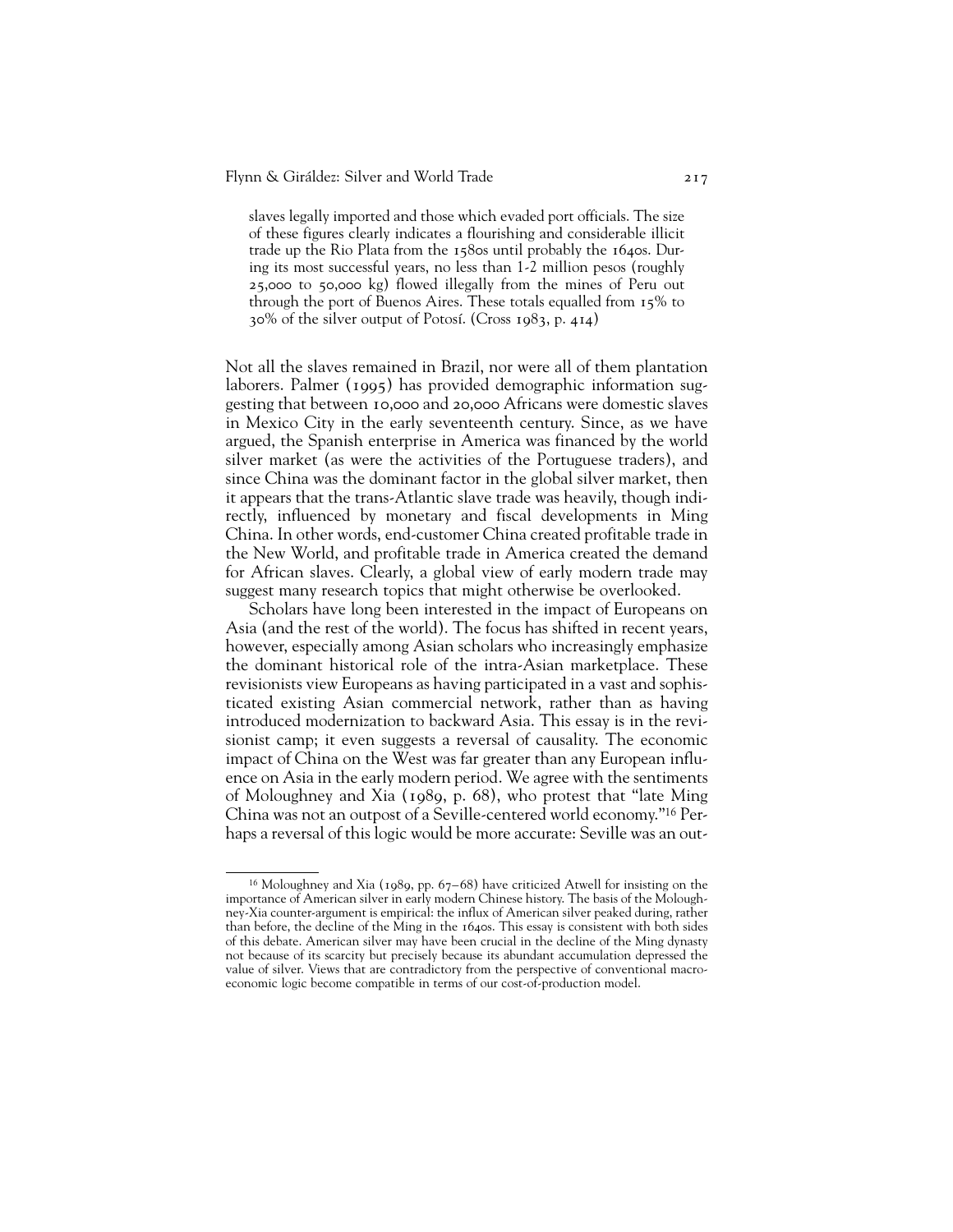post or a world economy that had not one center but three (Beijing on the demand side, and America and Japan on the supply side).

The physical presence of Europeans in Asia in early modern times —and the simultaneous physical absence of Asians in the West—has understandably led scholars to pay attention mostly to the impact of the West on Asia. Superior naval firepower may explain the presence of Europeans in Asia, but the most powerful economic undercurrents ran in the opposite direction. Without the Chinese demand for silver, there would have been no finance mechanism for the Spanish empire. Without China, there would have been no century-long price revolution. Without China, the birth of world trade would have been delayed to some unknowable extent. But China did convert, both monetarily and fiscally, to silver. This fact reverberated across all continents and gave birth to world trade in 1571, providing a powerful force in shaping the modern world.

#### **REFERENCES**

Attman, Artur. 1986. *American Bullion in the European World Trade, 1600– 1800.* Göteborg.

Atwell, William S. 1977. "Notes on Silver, Foreign Trade, and the Late Ming Economy." *Ch'ing-shih ven-ti'i* 3/8:1–33.

- ———. 1982. "International Bullion Flows and the Chinese Economy circa 1530–1650." *Past and Present* 95:68–90.
- ———. 1986. "Some Observations on the 'Seventeenth-Century Crisis' in China and Japan." *Journal of Asian Studies* 45:223–44.
- ———. 1988. "Ming Observations of Ming Decline: Some Chinese Views on the 'Seventeenth Century Crisis' in Comparative Perspective." *Journal of the Royal Asiatic Society* 2:316–48.
- Barrett, Ward. 1990. "World Bullion Flows, 1450–1800." In *The Rise of Merchant Empires: Long-Distance Trade in the Early Modern World,* 1350– 1750, ed. James D. Tracy, pp. 224–54. Cambridge.
- Blair, E. H., and J. A. Robertson. 1903–1909. *The Philippine Islands.* 55 vols. Cleveland.
- Blum, Jerome. 1956. "Prices in Russia in the Sixteenth Century." *Journal of Economic History* 27:182–99.
- Boxer, Charles R. 1969. *The Portugese Seaborne Empire, 1415–1825.* New York.
- Brading, D. A., and Harry E. Cross. 1972. "Colonial Silver Mining: Mexico and Peru." *The Hispanic American Historical Review* 52:545–79.
- Brenner, Robert. 1977. "The Origins of Capitalist Development: A Critique of Neo-Smithian Marxism." *New Left Review* 104:25–92.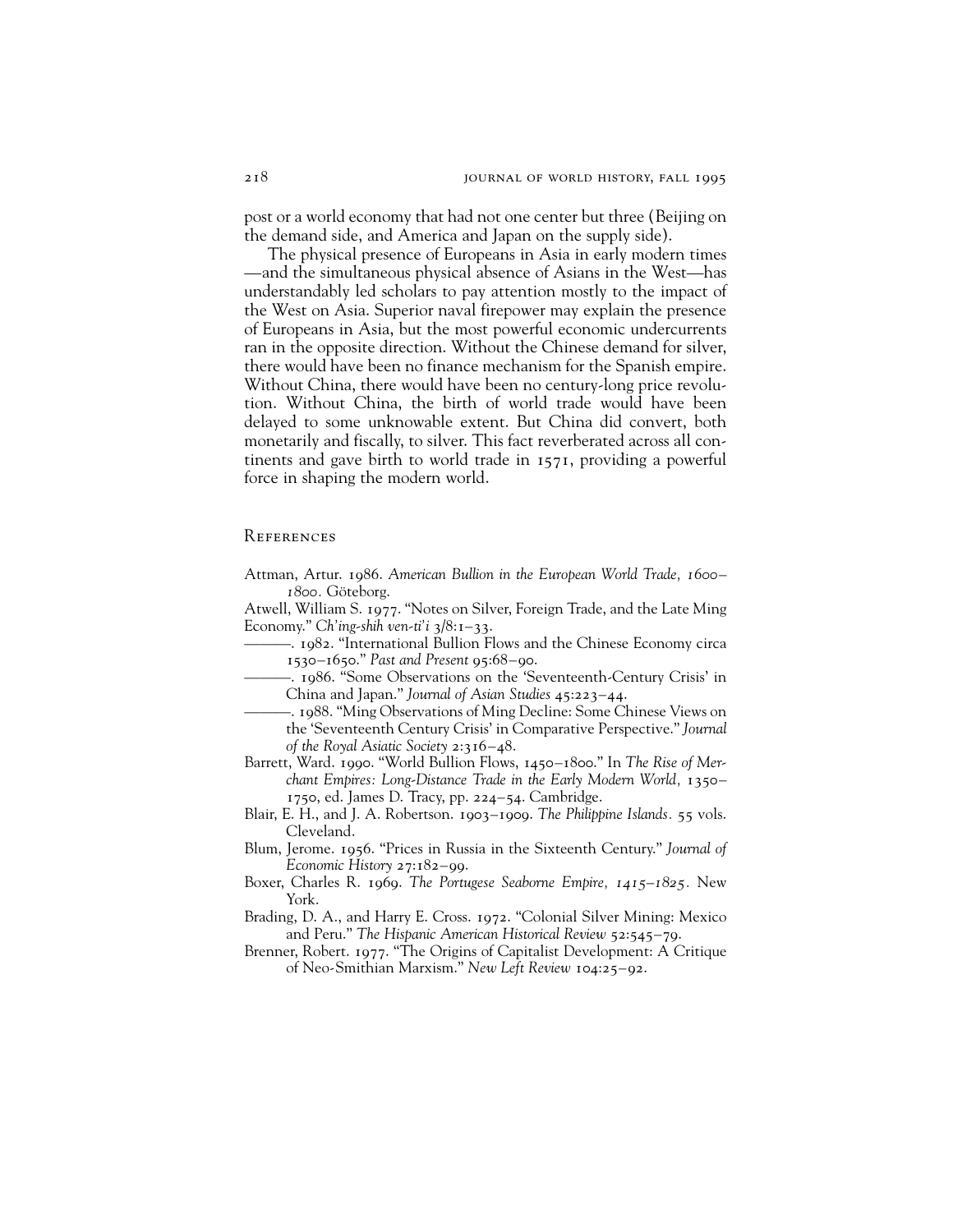- Cartier, Michel. 1981. "Les importations de métaux monétaires en Chine: Essai sur la conjoncture chinoise." *Annales E.S.C.* 36:454–66.
- Chaudhuri, K. N. 1978. *The Trading World of Asia and the English East India Company, 1660–1760.* Cambridge.
- ———. 1986. "World Silver Flows and Monetary Factors as a Force of International Economic Integration, 1658–1758." In *The Emergence of a World Economy, 1500–1914: Papers of the IX International Congress of Economic History,* ed. W. Fisher, R. W. McInnis, and J. Schneider, 1:37–60. 2 vols. Stuttgart.
- Chaunu, Pierre. 1960. *Les Philipines et Ie Pacifique des Ibériques (XVIe, XVIIe, XVIIIe siècles).* Paris.
- Chuan, Hang-sheng. 1969. "The Inflow of American Silver into China from the Late Ming to the Mid-Ch'ing Period." *The Journal of the Institute of Chinese Studies of the Chinese University of Hong-Kong* 2:61–75.
- Cross, Harry E. 1983. "South American Bullion Production and Export, 1550–1750." In *Precious Metals in the Later Medieval and Early Modern Worlds,* ed. J. F. Richards, pp. 397–424. Durham.
- DeVries, Jan. 1984. *European Urbanization, 1500–1800.* Cambridge, Mass.
- Doherty, Kerry W., and D. O. Flynn. 1989. "A Microeconomic Quantity Theory of Money and the Price Revolution." In *Precious Metals, Coinage and the Changes of Monetary Structures in Latin America, Europe and Asia,* ed. Eddy H. G. van Cauwenberghe, pp. 185–208. Leuven.
- Elliott, John H. 1961. "The Decline of Spain." *Past and Present* 20:52–75.
- Felix, David. 1956. "Profit Inflation and Industrial Growth: The Historic Record and Contemporary Analogies." *Quarterly Journal of Economics* 70:441–63.
- Flynn, Dennis O. 1977. "The Spanish Price Revolution and the Monetary Approach to the Balance of Payments." Ph.D. diss., University of Utah.
	- ———. 1982. "Fiscal Crisis and the Decline of Spain (Castile)." *Journal of Economic History* 42:139–47.
	- ———. 1984a. "Use and Mis-use of the Quantity Theory of Money in Early Modern Historiography." In *Munzpragung, Geldumlauf und Wechselkurse: Minting, Monetary Circulation and Exchange Rates: Akten des 8th International Economic History Congress, Section C7, Budapest, 1982,* ed. E. van Cauwenberghe and F. Irsigler, pp. 383–417. Trier.
	- ———. 1984b "The 'Population Thesis' View of Inflation versus Economics and History." In *Munzpragung, Geldumlauf und Wechselkurse: Minting, Monetary Circulation and Exchange Rates: Akten des 8th International Economic History Congress, Section C7, Budapest, 1982,* ed. E. van Cauwenberghe and F. Irsigler, pp. 361–82. Trier.
	- ———. 1986. "The Microeconomics of Silver and East-West Trade in the Early Modern Period." In *The Emergence of a World Economy, 1500– 1914: Papers of the IX Intemarionai Congress of Economic History,* ed. W. Fisher, R. W. McInnis, and J. Schneider, 1:37–60. 2 vols. Stuttgart.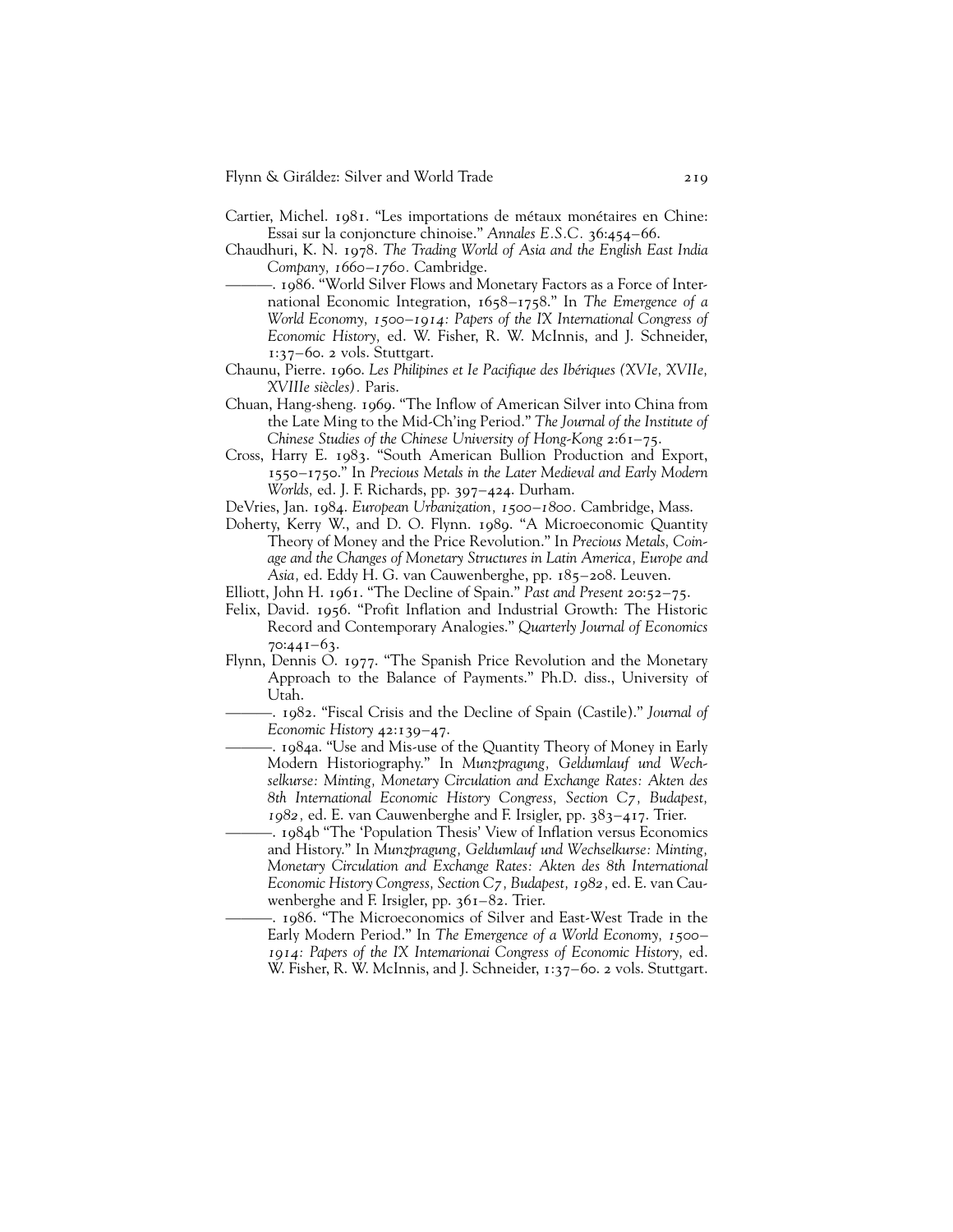———. 1991. "Comparing the Tokugawa Shogunate with Hapsburg Spain: Two Silver-Based Empires in a Global Setting." In *The Political Economy of Merchant Empires,* ed. James D. Tracy. Cambridge.

- Flynn, Dennis O., and Arturo Giráldez. 1994a. "China and the Manila Galleons." In *Japanese Industrialization and the Asian Economy,* ed. A. J. H. Latham and H. Kawakatsu. London.
- ———. 1995. "Arbitrage, China, and World Trade in the Early Modem Period." *Journal of the Economic and Social History of the Orient.*
	- ———. 1994b. "Silver and the Political Economy of the Spanish Empire." Paper presented before the Society for Spanish and Portuguese Historical Studies, Chicago.
- Geiss, J. P. 1979. "Peking under the Ming, 1368–1644." Ph.D. diss., Princeton University.

Gernet, Jacques. 1982. *A History of Chinese Civilisation.* Cambridge.

- Godinho, V. Magalhaes. 1963. *Os descobrimientos e a economia mundial.* Lisbon. Goldstone, Jack. 1991. *Revolution and Rebellion in the Early Modern World.* Berkeley.
- Hamashita, Takeshi. 1988. *The Tribute System and Modern Asia.* Tokyo.
- Hamilton, Earl J. 1929. "American Treasure and the Rise of Capitalism, 1500–1700." *Economica* 9:338–57.
- ———. 1934. *American Treasure and the Price Revolution in Spain, 1501– 1650.* Cambridge, Mass.
- ———. 1937. "The Decline of Spain." *Economic History Review* 8:168–79.
- ———. 1952. "Prices as a Factor in Business Growth." *Journal of Economic History* 12:325–49.
- Huang, Ray. 1974. *Taxation and Governmental Finance in Sixteenth-Century Ming China.* Cambridge, Mass.
- Hunt, Verl F. 1978. "The Rise of Feudalism in Eastern Europe: A Critical Appraisal of the Wallerstein World-System Thesis." *Science and Society* 42:43–61.
- Innes, R. L. 1980. "The Door Ajar: Japan's Foreign Trade in the Seventeenth Century." Ph.D. diss., University of Michigan.
- Israel, Jonathan. 1981. "Debate: The Decline of Spain: A Historical Myth." *Past and Present* 91:170–80.
- Iwao, Seiichi. 1959. "Japanese Gold and Silver in the World History." In *International Symposium on History of Eastern and Western Cultural Contacts.* Tokyo.
- Jara, Alvaro. 1966. "Economia minera e historia economica hispanoamericana." In *Tres emayos sobre economia minera hispano-americana.* Santiago.
- Kamen, Henry. 1964. "The Decline of Castile: The Last Crisis." *Economic History Review* 17:63–76.
- ———. 1978. "The Decline of Spain: A Historical Myth?" *Past and Present* 81:24–50.
	- ———. 1981. "A Rejoinder." *Past and Present* 91:181–85.